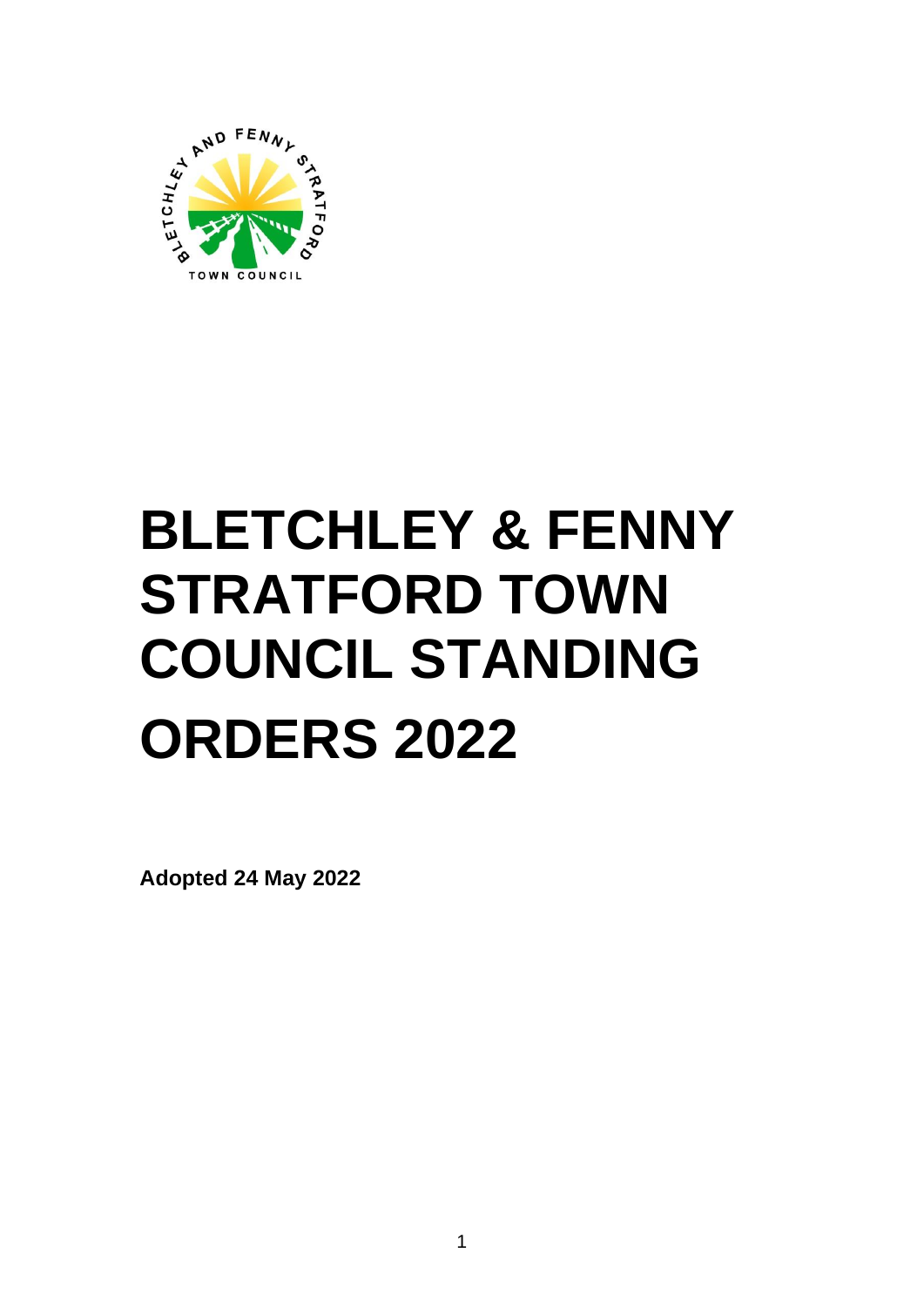| 1. |                                                          |
|----|----------------------------------------------------------|
| 2. |                                                          |
| З. |                                                          |
| 4. |                                                          |
| 5. |                                                          |
| 6. | <b>EXTRAORDINARY MEETINGS OF THE COUNCIL,</b>            |
| 7. |                                                          |
| 8. |                                                          |
| 9. | <b>MOTIONS FOR A MEETING THAT REQUIRE WRITTEN NOTICE</b> |
|    | 10. MOTIONS AT A MEETING THAT DO NOT REQUIRE WRITTEN     |
|    |                                                          |
|    |                                                          |
|    |                                                          |
|    |                                                          |
|    |                                                          |
|    |                                                          |
|    | 17. ACCOUNTS AND ACCOUNTING STATEMENTS  19               |
|    |                                                          |
|    |                                                          |
|    |                                                          |
|    | 21. RESPONSIBILITIES UNDER DATA PROTECTION LEGISLATION22 |
|    |                                                          |
|    |                                                          |
|    |                                                          |
|    |                                                          |
|    |                                                          |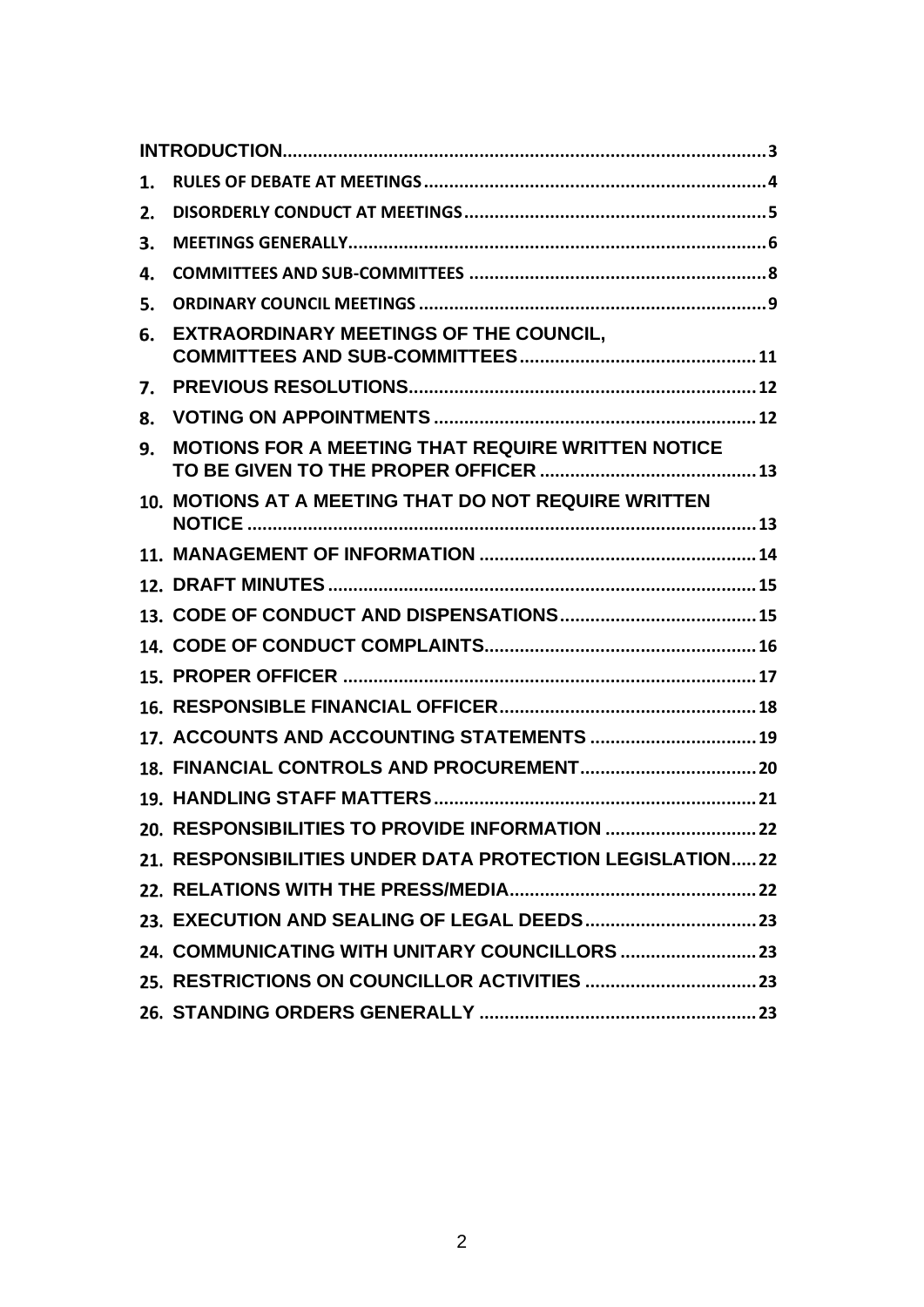# <span id="page-2-0"></span>**INTRODUCTION**

These standing are based upon the National Association of Local Council (NALC) Model Standing Orders 2018 (England) updated on April 2022.

# **HOW TO USE STANDING ORDERS**

Standing orders are the written rules of a local council. Standing orders are essential to regulate the proceedings of a meeting. A council may also use standing orders to confirm or refer to various internal organisational and administrative arrangements. The standing orders of a council are not the same as the policies of a council but standing orders may refer to them.

Local councils operate within a wide statutory framework. Standing orders incorporate and reference many statutory requirements to which councils are subject. It is not possible for the standing orders to contain or reference all the statutory or legal requirements which apply to local councils. For example, it is not practical for model standing orders to document all obligations under data protection legislation. The statutory requirements to which a council is subject apply whether or not they are incorporated in a council's standing orders.

Bletchley and Fenny Stratford Town Council's standing orders do not include all its financial regulations. Financial regulations are standing orders to regulate and control the financial affairs and accounting procedures. The financial regulations a opposed to the standing orders of the council include most of the requirements relevant to the council's Responsible Financial Officer. These are available in a separate document which should be read in conjunction with these Standing Orders.

# **NOTES**

Standing orders that are in bold type contain legal and statutory requirements. **It is recommended that councils adopt them without changing them or their meaning.** Standing orders not in bold are designed to help councils operate effectively but they do not contain statutory requirements.

For convenience, the word "councillor" is used in these standing orders and, unless the context suggests otherwise, includes a non-councillor with or without voting rights.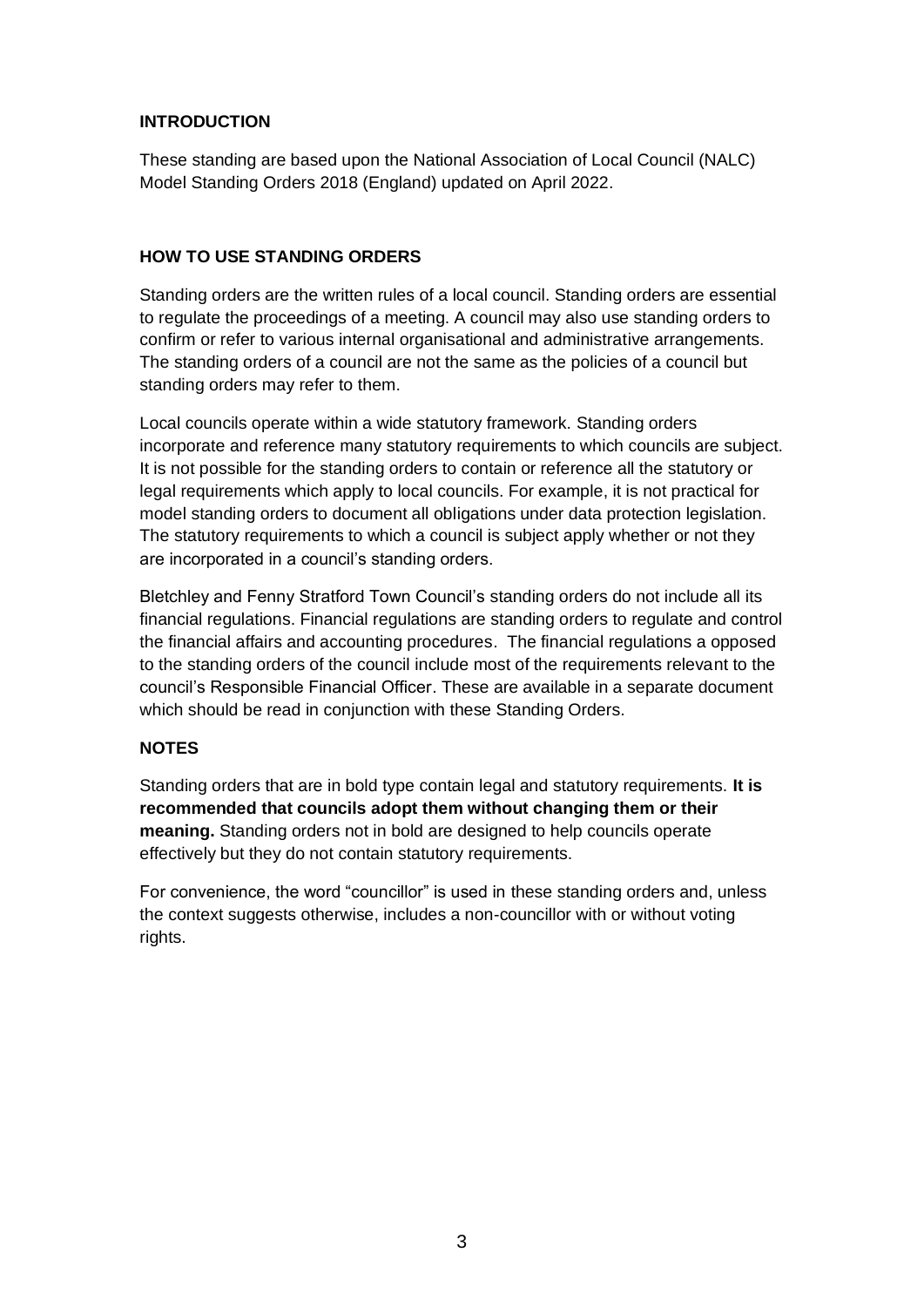### <span id="page-3-0"></span> $1<sub>1</sub>$ RULES OF DEBATE AT MEETINGS

- a Motions on the agenda shall be considered in the order that they appear unless the order is changed at the discretion of the chair of the meeting.
- b A motion (including an amendment) shall not be progressed unless it has been moved and seconded.
- c A motion on the agenda that is not moved by its proposer may be treated by the chair of the meeting as withdrawn.
- d If a motion (including an amendment) has been seconded, it may be withdrawn by the proposer only with the consent of the seconder and the meeting.
- e An amendment is a proposal to remove or add words to a motion. It shall not negate the motion.
- f If an amendment to the original motion is carried, the original motion (as amended) becomes the substantive motion upon which further amendment(s) may be moved.
- g An amendment shall not be considered unless early verbal notice of it is given at the meeting and, if requested by the chair of the meeting, is expressed in writing to the chair.
- h A councillor may move an amendment to their own motion if agreed by the meeting. If a motion has already been seconded, the amendment shall be with the consent of the seconder and the meeting.
- i If there is more than one amendment to an original or substantive motion, the amendments shall be moved in the order directed by the chair of the meeting.
- j Subject to standing order 1(k), only one amendment shall be moved and debated at a time, the order of which shall be directed by the chair of the meeting.
- k One or more amendments may be discussed together if the chair of the meeting considers this expedient but each amendment shall be voted upon separately.
- l A councillor may not move more than one amendment to an original or substantive motion.
- m The mover of an amendment has no right of reply at the end of debate on it.
- n Where a series of amendments to an original motion are carried, the mover of the original motion shall have a right of reply either at the end of debate on the first amendment or at the very end of debate on the final substantive motion immediately before it is put to the vote.
- o Unless permitted by the chair of the meeting, a councillor may speak once in the debate on a motion except: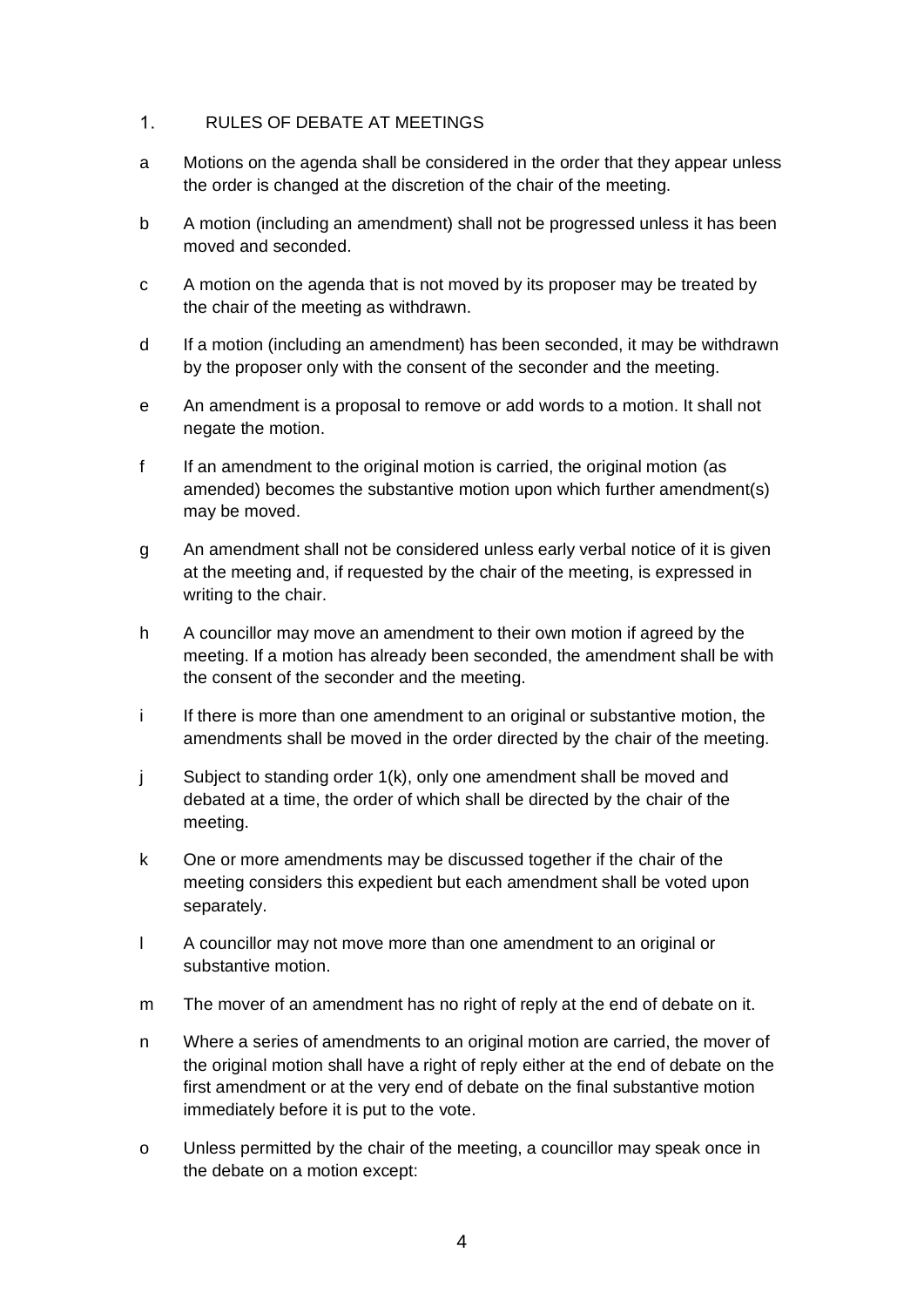- i. to speak on an amendment moved by another councillor;
- ii. to move or speak on another amendment if the motion has been amended since they last spoke;
- iii. to make a point of order;
- iv. to give a personal explanation; or
- v. to exercise a right of reply.
- p During the debate on a motion, a councillor may interrupt only on a point of order or a personal explanation and the councillor who was interrupted shall stop speaking. A councillor raising a point of order shall identify the standing order which they consider has been breached or specify the other irregularity in the proceedings of the meeting they are concerned by.
- q A point of order shall be decided by the chair of the meeting and their decision shall be final.
- r When a motion is under debate, no other motion shall be moved except:
	- i. to amend the motion;
	- ii. to proceed to the next business;
	- iii. to adjourn the debate;
	- iv. to put the motion to a vote;
	- v. to ask a person to be no longer heard or to leave the meeting;
	- vi. to refer a motion to a committee or sub-committee for consideration;
	- vii. to exclude the public and press;
	- viii. to adjourn the meeting; or
	- ix. to suspend particular standing order(s) excepting those which reflect mandatory statutory or legal requirements.
- s Before an original or substantive motion is put to the vote, the chair of the meeting shall be satisfied that the motion has been sufficiently debated and that the mover of the motion under debate has exercised or waived their right of reply.
- t Excluding motions moved under standing order 1(r), the contributions or speeches by a councillor shall relate only to the motion under discussion and shall not exceed ( 3 ) minutes without the consent of the chair of the meeting.
- <span id="page-4-0"></span> $2.$ DISORDERLY CONDUCT AT MEETINGS
- a No person shall obstruct the transaction of business at a meeting or behave offensively or improperly. If this standing order is ignored, the chair of the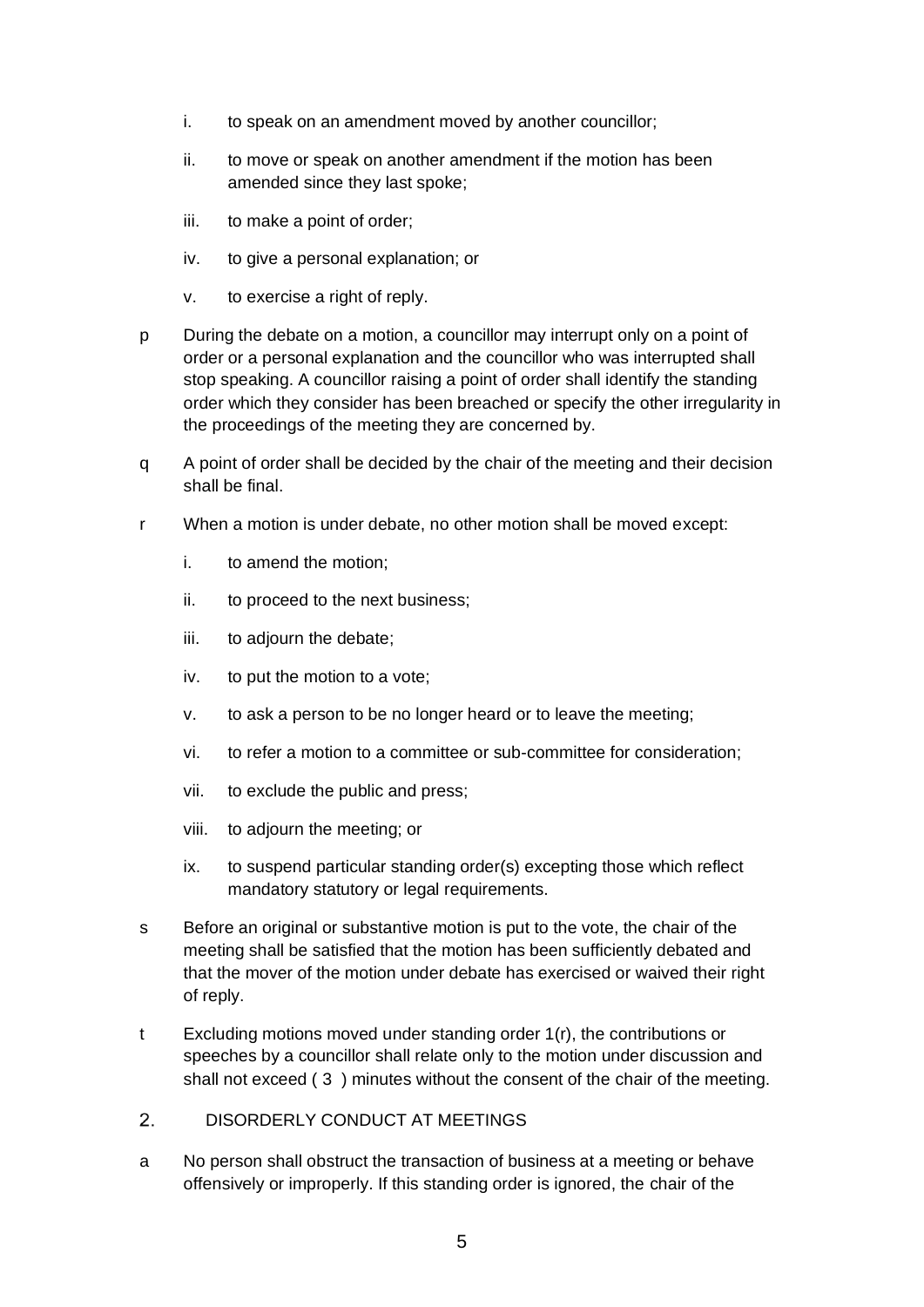meeting shall request such person(s) to moderate or improve their conduct.

- b If person(s) disregard the request of the chair of the meeting to moderate or improve their conduct, any councillor or the chair of the meeting may move that the person be no longer heard or be excluded from the meeting. The motion, if seconded, shall be put to the vote without discussion.
- $c \cdot$  If a resolution made under standing order  $2(b)$  is ignored, the chair of the meeting may take further reasonable steps to restore order or to progress the meeting. This may include temporarily suspending or closing the meeting.
- <span id="page-5-0"></span> $\overline{3}$ MEETINGS GENERALLY

Full Council meetings **•** Committee meetings Sub-committee meetings **•** 

- a **Meetings shall not take place in premises which at the time of the meeting are used for the supply of alcohol, unless no other premises are available free of charge or at a reasonable cost.**
- b **The minimum three clear days for notice of a meeting does not include the day on which notice was issued, the day of the meeting, a Sunday, a day of the Christmas break, a day of the Easter break or of a bank holiday or a day appointed for public thanksgiving or mourning.**
- c **The minimum three clear days' public notice for a meeting does not include the day on which the notice was issued or the day of the meeting unless the meeting is convened at shorter notice**
- ● d **Meetings shall be open to the public unless their presence is prejudicial to the public interest by reason of the confidential nature of the business to be transacted or for other special reasons. The public's exclusion from part or all of a meeting shall be by a resolution which shall give reasons for the public's exclusion.**
	- e Members of the public may make representations, answer questions and give evidence at a meeting which they are entitled to attend in respect of the business on the agenda.
	- f The period of time designated for public participation at a meeting in accordance with standing order 3(e) shall not exceed 15 minutes unless directed by the chair of the meeting.
	- g Subject to standing order 3(f), a member of the public shall not speak for more than 3 minutes.
	- h In accordance with standing order 3(e), a question shall not require a response at the meeting nor start a debate on the question. The chair of the meeting may direct that a written or oral response be given.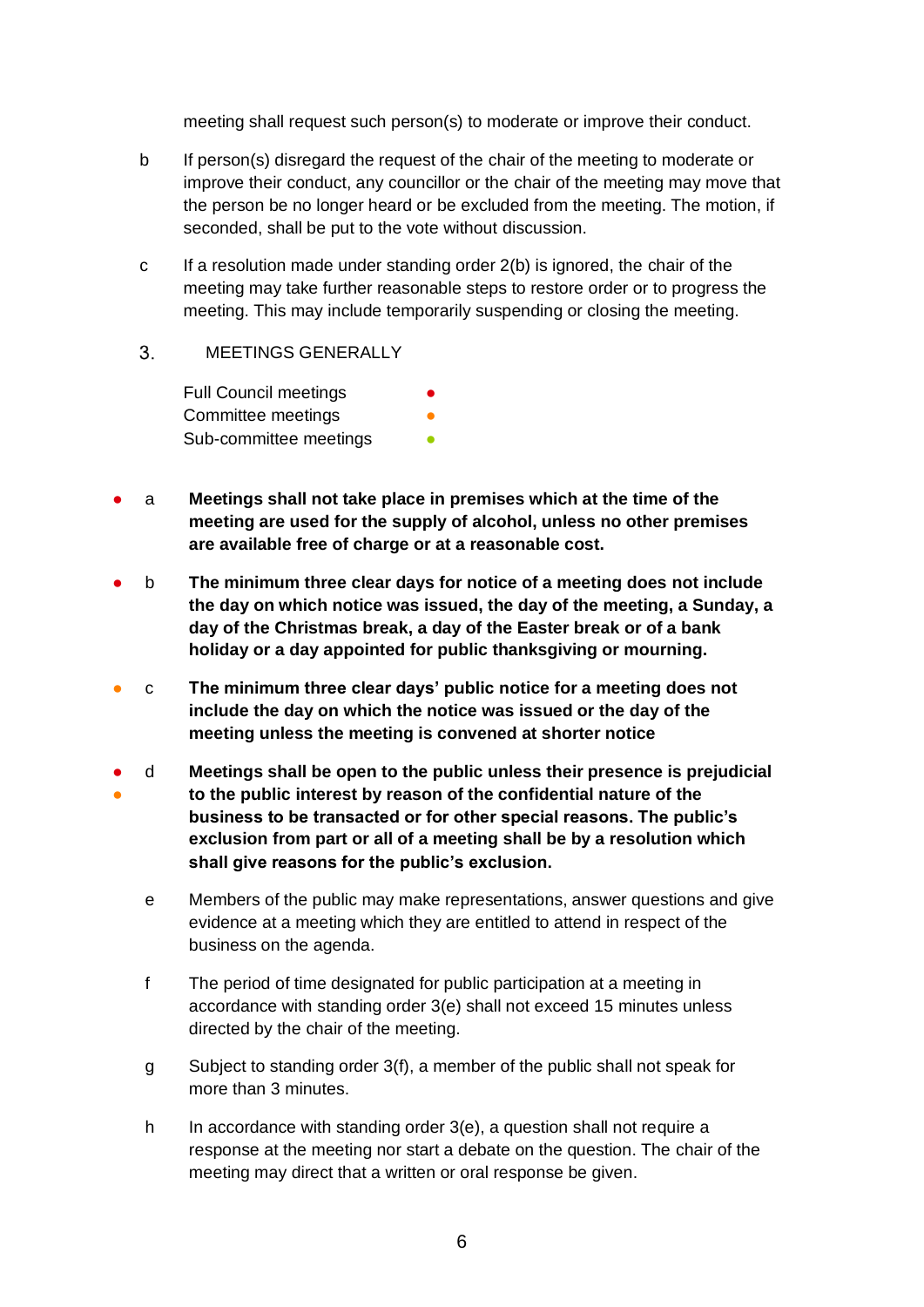- i A person shall raise their hand when requesting to speak.
- j A person who speaks at a meeting shall direct their comments to the chair of the meeting.
- k Only one person is permitted to speak at a time. If more than one person wants to speak, the chair of the meeting shall direct the order of speaking.
- ● l **Subject to standing order 3(m), a person who attends a meeting is permitted to report on the meeting whilst the meeting is open to the public. To "report" means to film, photograph, make an audio recording of meeting proceedings, use any other means for enabling persons not present to see or hear the meeting as it takes place or later or to report or to provide oral or written commentary about the meeting so that the report or commentary is available as the meeting takes place or later to persons not present.**
- ● m **A person present at a meeting may not provide an oral report or oral commentary about a meeting as it takes place without permission.**
- ● n **The press shall be provided with reasonable facilities for the taking of their report of all or part of a meeting at which they are entitled to be present.**
- o **Subject to standing orders which indicate otherwise, anything authorised or required to be done by, to or before the Chair of the Council may in his absence be done by, to or before the Vice-Chair of the Council (if there is one).**
- p **The Chair of the Council, if present, shall preside at a meeting. If the Chair is absent from a meeting, the Vice-Chair of the Council if present, shall preside. If both the Chair and the Vice-Chair are absent from a meeting, a councillor as chosen by the councillors present at the meeting shall preside at the meeting.**
- ● ● q **Subject to a meeting being quorate, all questions at a meeting shall be decided by a majority of the councillors and non-councillors with voting rights present and voting.**
- ● r **The chair of a meeting may give an original vote on any matter put to the vote, and in the case of an equality of votes may exercise his**
- **casting vote whether or not they gave an original vote.**

*See standing orders 5(h) and (i) for the different rules that apply in the election of the Chair of the Council at the annual meeting of the Council.*

● s **Unless standing orders provide otherwise, voting on a question shall be by a show of hands. At the request of a councillor, the voting on any question shall be recorded so as to show whether each councillor present and voting gave their vote for or against that question.**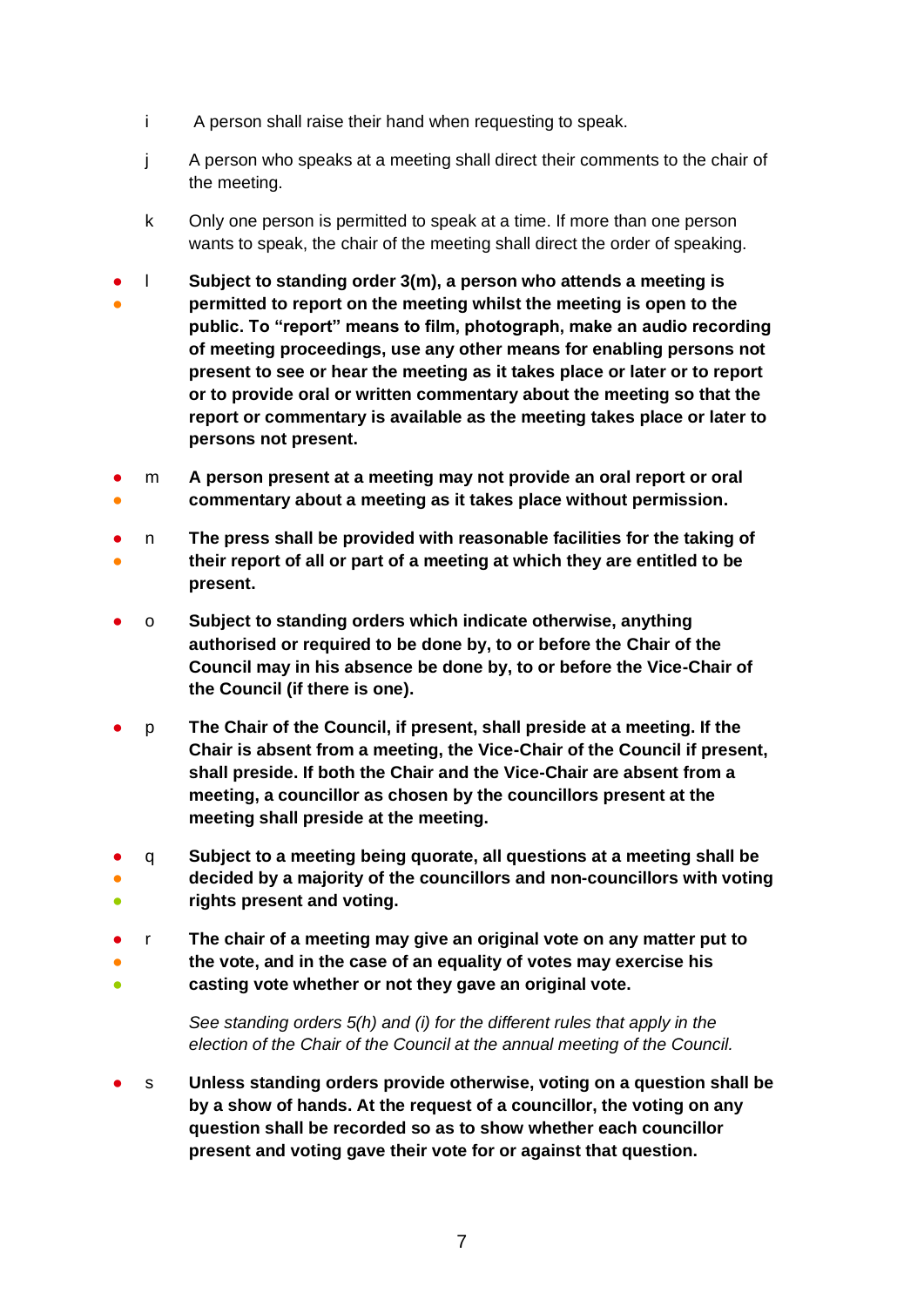- t The minutes of a meeting shall include an accurate record of the following:
	- i. the time and place of the meeting;
	- ii. the names of councillors who are present and the names of councillors who are absent;
	- iii. interests that have been declared by councillors and non-councillors with voting rights;
	- iv. the grant of dispensations (if any) to councillors and non-councillors with voting rights;
	- v. whether a councillor or non-councillor with voting rights left the meeting when matters that they held interests in were being considered;
	- vi. if there was a public participation session; and
	- vii. the resolutions made.
- u **A councillor or a non-councillor with voting rights who has a**
- **disclosable pecuniary interest or another interest as set out in the**
- **Council's code of conduct in a matter being considered at a meeting is subject to statutory limitations or restrictions under the code on their right to participate and vote on that matter.**
- v **No business may be transacted at a meeting unless at least one-third of the whole number of members of the Council are present and in no case shall the quorum of a meeting be less than three.**

*See standing order 4d(viii) for the quorum of a committee or sub-committee meeting.* 

- ● ● w **If a meeting is or becomes inquorate no business shall be transacted** and the meeting shall be closed. The business on the agenda for the meeting shall be adjourned to another meeting.
	- x A meeting shall not exceed a period of 2 hours.

# <span id="page-7-0"></span>COMMITTEES AND SUB-COMMITTEES 4.

- a **Unless the Council determines otherwise, a committee may appoint a sub-committee whose terms of reference and members shall be determined by the committee.**
- b **The members of a committee may include non-councillors unless it is a committee which regulates and controls the finances of the Council.**
- c **Unless the Council determines otherwise, all the members of an advisory committee and a sub-committee of the advisory committee may be noncouncillors.**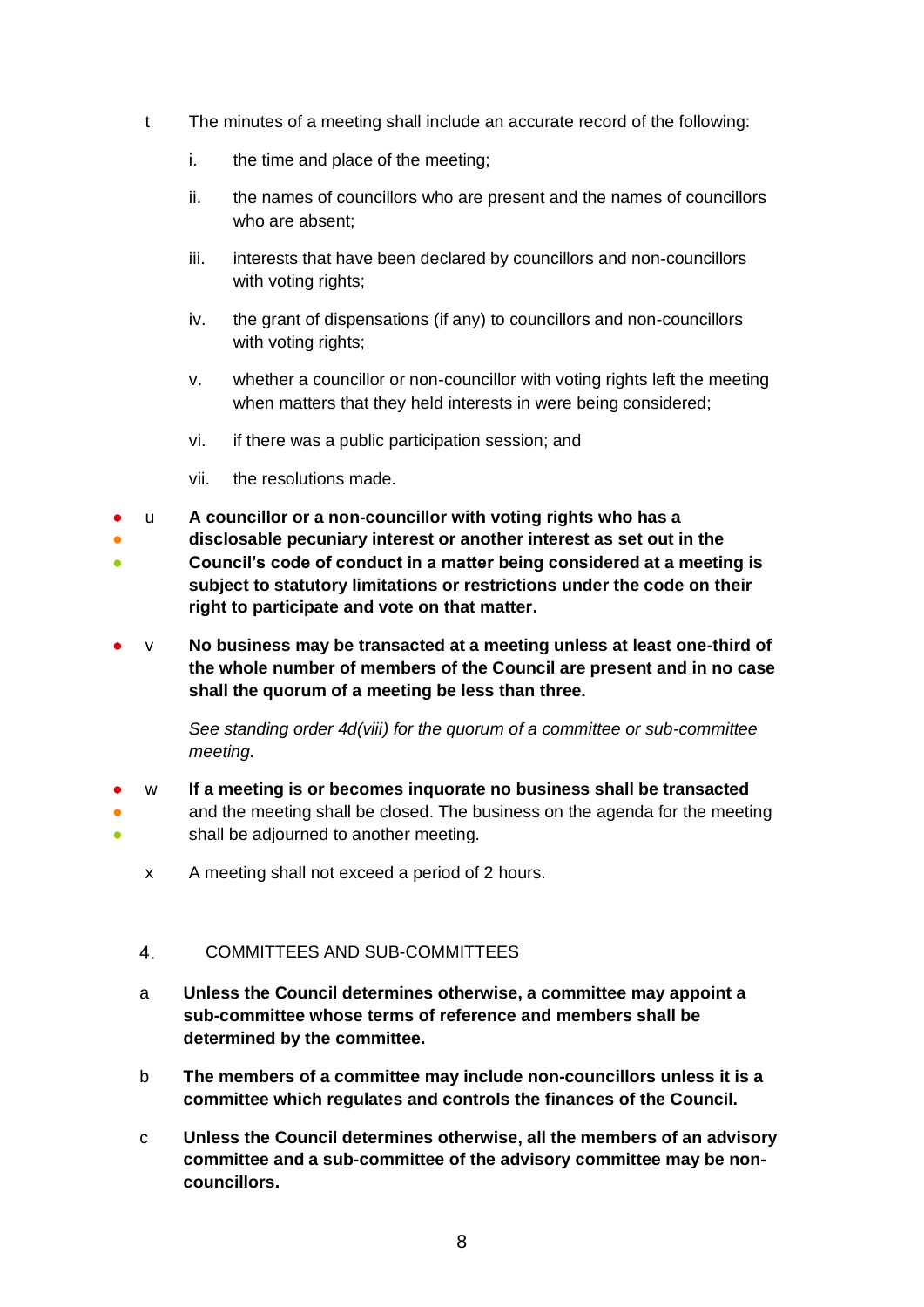- d The Council may appoint standing committees or other committees as may be necessary, and:
	- i. shall determine their terms of reference;
	- ii. shall determine the number and time of the ordinary meetings of a standing committee up until the date of the next annual meeting of the Council;
	- iii. shall permit a committee, other than in respect of the ordinary meetings of a committee, to determine the number and time of its meetings;
	- iv. shall, subject to standing orders 4(b) and (c), appoint and determine the terms of office of members of such a committee;
	- v. may, subject to standing orders 4(b) and (c), appoint and determine the terms of office of the substitute members to a committee whose role is to replace the ordinary members at a meeting of a committee if the ordinary members of the committee confirm to the Proper Officer ( 5 ) days before the meeting that they are unable to attend;
	- vi. shall, after it has appointed the members of a standing committee, appoint the chair of the standing committee and the vice-chair of the standing committee;
	- vii. shall permit a committee other than a standing committee, to appoint its own chair at the first meeting of the committee;
	- viii. shall determine the place, notice requirements and quorum for a meeting of a committee and a sub-committee which, in both cases, shall be no less than three;
	- ix. shall determine if the public may participate at a meeting of a committee;
	- x. shall determine if the public and press are permitted to attend the meetings of a sub-committee and also the advance public notice requirements, if any, required for the meetings of a sub-committee;
	- xi. shall determine if the public may participate at a meeting of a subcommittee that they are permitted to attend; and
	- xii. may dissolve a committee or a sub-committee.

# <span id="page-8-0"></span> $5<sup>5</sup>$ ORDINARY COUNCIL MEETINGS

- a **In an election year, the annual meeting of the Council shall be held on or within 14 days following the day on which the councillors elected take office.**
- b **In a year which is not an election year, the annual meeting of the Council**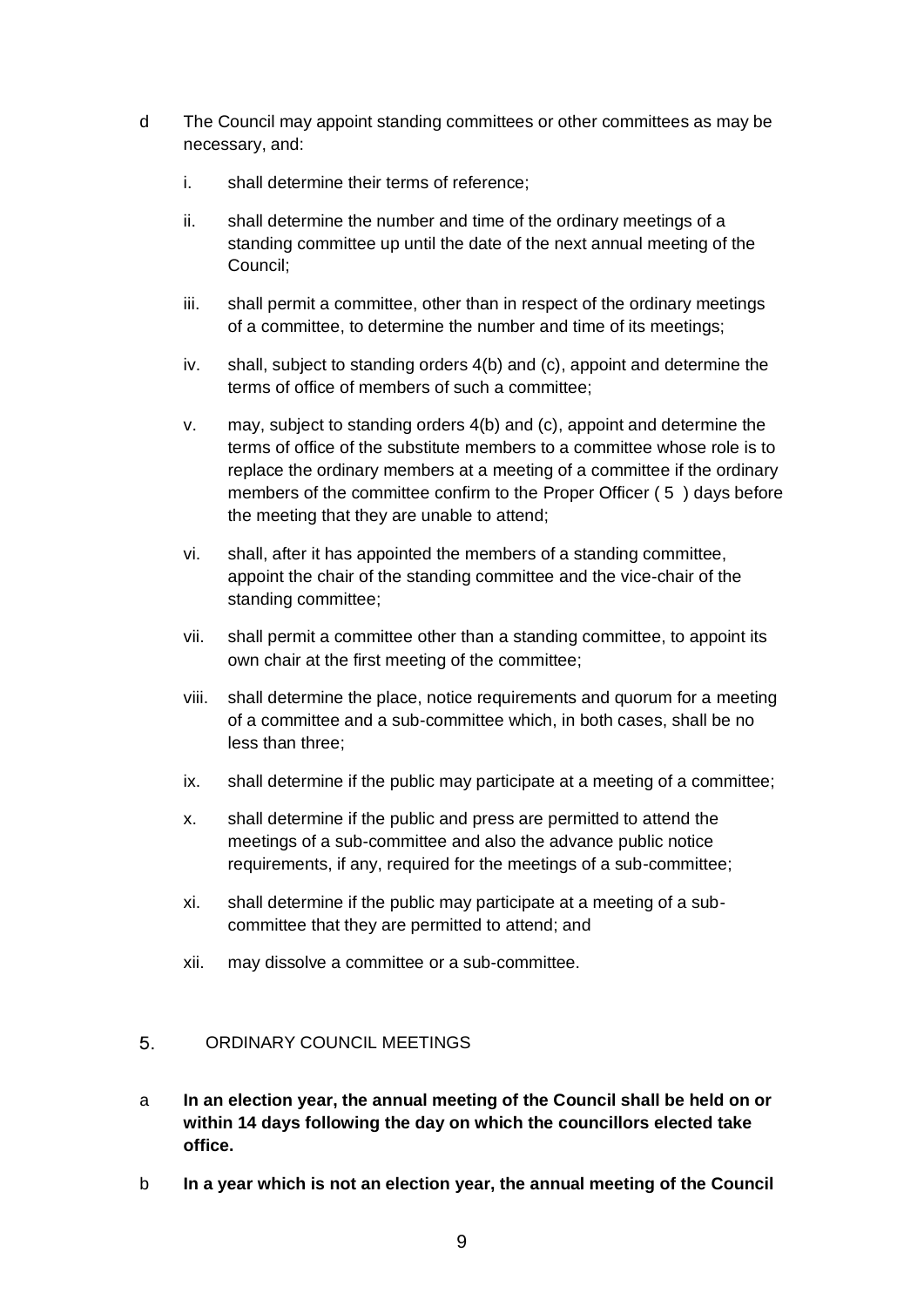**shall be held on such day in May as the Council decides.**

- c **If no other time is fixed, the annual meeting of the Council shall take place at 6pm.**
- d **In addition to the annual meeting of the Council, at least three other ordinary meetings shall be held in each year on such dates and times as the Council decides.**
- e **The first business conducted at the annual meeting of the Council shall be the election of the Chair and Vice-Chair (if there is one) of the Council.**
- f **The Chair of the Council, unless they have resigned or become disqualified, shall continue in office and preside at the annual meeting until their successor is elected at the next annual meeting of the Council.**
- g **The Vice-Chair of the Council, if there is one, unless they resign or become disqualified, shall hold office until immediately after the election of the Chair of the Council at the next annual meeting of the Council.**
- h **In an election year, if the current Chair of the Council has not been reelected as a member of the Council, they shall preside at the annual meeting until a successor Chair of the Council has been elected. The current Chair of the Council shall not have an original vote in respect of the election of the new Chair of the Council but shall give a casting vote in the case of an equality of votes.**
- i **In an election year, if the current Chair of the Council has been re-elected as a member of the Council, they shall preside at the annual meeting until a new Chair of the Council has been elected. They may exercise an original vote in respect of the election of the new Chair of the Council and shall give a casting vote in the case of an equality of votes.**
- j Following the election of the Chair of the Council and Vice-Chair of the Council at the annual meeting, the business shall include:
	- i. **In an election year, delivery by the Chair of the Council and councillors of their acceptance of office forms unless the Council resolves for this to be done at a later date. In a year which is not an election year, delivery by the Chair of the Council of their acceptance of office form unless the Council resolves for this to be done at a later date;**
	- ii. Confirmation of the accuracy of the minutes of the last meeting of the Council;
	- iii. Receipt of the minutes of the last meeting of a committee;
	- iv. Consideration of the recommendations made by a committee;
	- v. Review of delegation arrangements to committees, sub-committees, staff and other local authorities;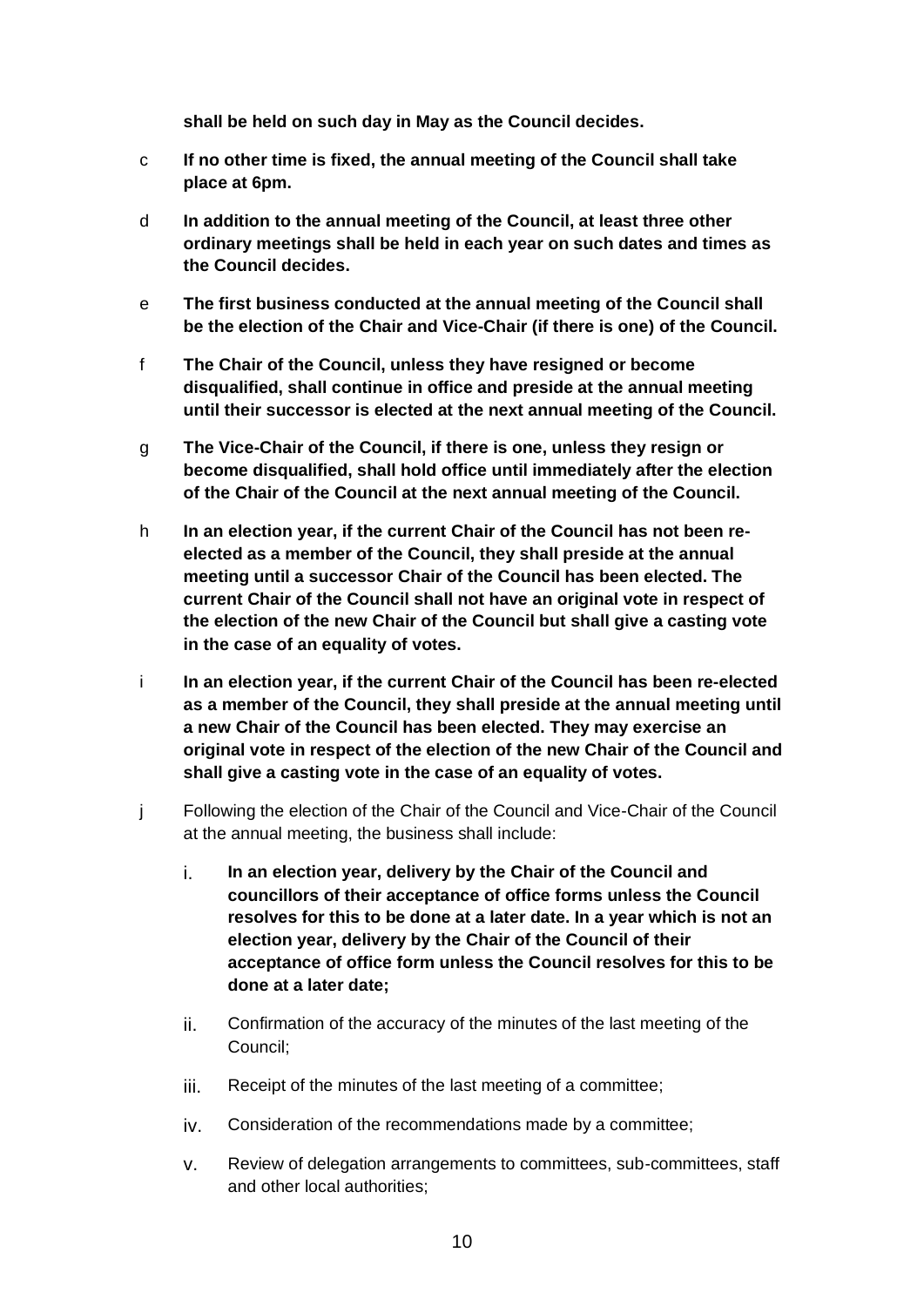- vi. Review of the terms of reference for committees;
- vii. Appointment of members to existing committees;
- viii. Appointment of any new committees in accordance with standing order 4;
- ix. Review and adoption of appropriate standing orders and financial regulations;
- x. Review of arrangements (including legal agreements) with other local authorities, not-for-profit bodies and businesses.
- xi. Review of representation on or work with external bodies and arrangements for reporting back;
- xii. In an election year, to make arrangements with a view to the Council becoming eligible to exercise the general power of competence in the future;
- xiii. Review of inventory of land and other assets including buildings and office equipment;
- xiv. Confirmation of arrangements for insurance cover in respect of all insurable risks;
- xv. Review of the Council's and/or staff subscriptions to other bodies;
- xvi. Review of the Council's complaints procedure;
- xvii. Review of the Council's policies, procedures and practices in respect of its obligations under freedom of information and data protection legislation (*see also standing orders 11, 20 and 21*);
- xviii. Review of the Council's policy for dealing with the press/media;
- xix. Review of the Council's employment policies and procedures;
- xx. Review of the Council's expenditure incurred under s.137 of the Local Government Act 1972 or the general power of competence.
- xxi. Determining the time and place of ordinary meetings of the Council up to and including the next annual meeting of the Council.

# <span id="page-10-0"></span>6. **EXTRAORDINARY MEETINGS OF THE COUNCIL, COMMITTEES AND SUB-COMMITTEES**

- a **The Chair of the Council may convene an extraordinary meeting of the Council at any time.**
- b **If the Chair of the Council does not call an extraordinary meeting of the Council within seven days of having been requested in writing to do so**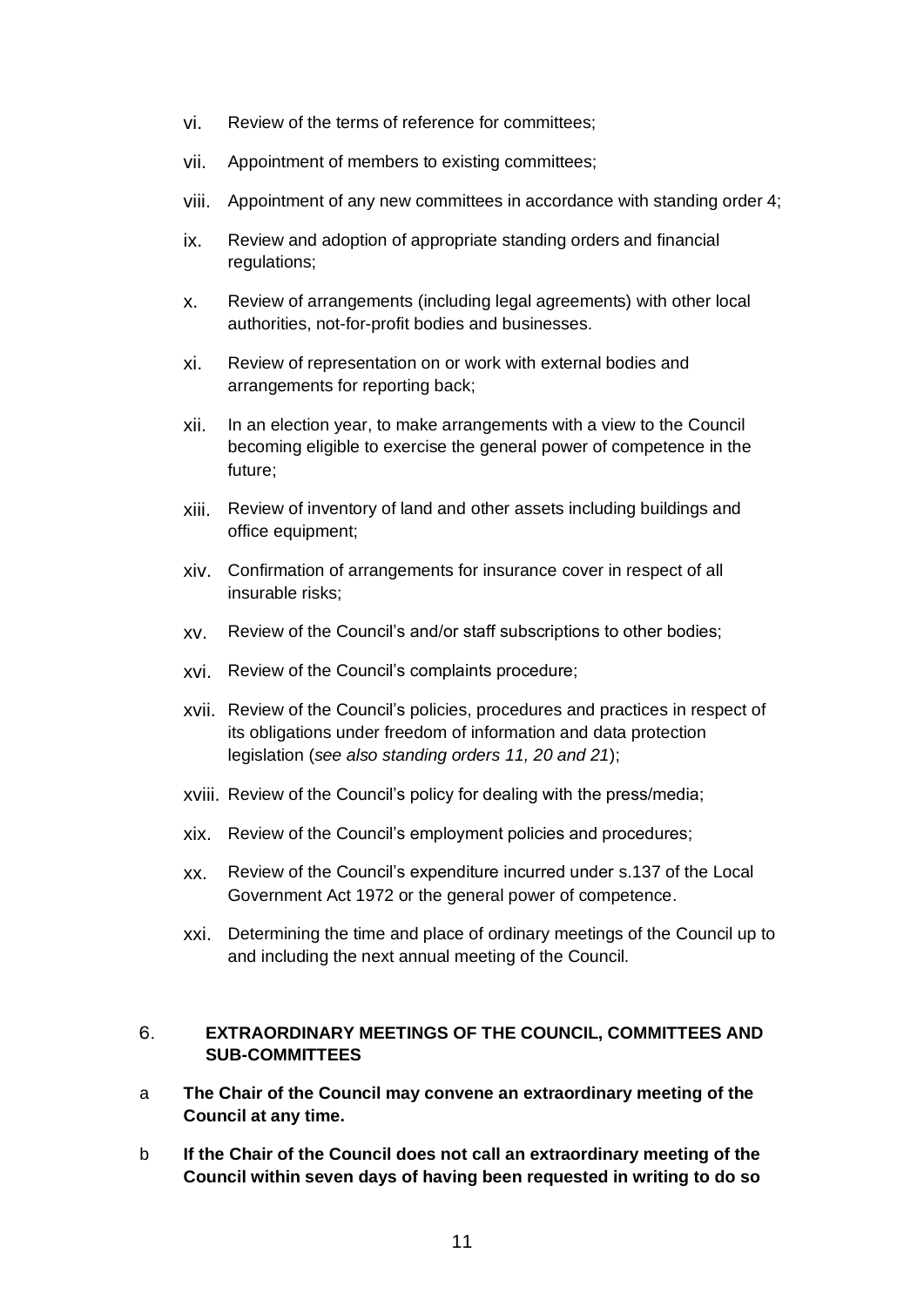**by two councillors, any two councillors may convene an extraordinary meeting of the Council. The public notice giving the time, place and agenda for such a meeting shall be signed by the two councillors.**

- c The chair of a committee or a sub-committee may convene an extraordinary meeting of the committee or the sub-committee at any time.
- d If the chair of a committee or a sub-committee does not call an extraordinary meeting within seven days of having been requested to do so by two members of the committee or the sub-committee, any two members of the committee or the sub-committee may convene an extraordinary meeting of the committee or a sub-committee.

# <span id="page-11-0"></span> $7<sub>1</sub>$ **PREVIOUS RESOLUTIONS**

- a A resolution shall not be reversed within six months except either by a special motion, which requires written notice by at least two councillors to be given to the Proper Officer in accordance with standing order 9, or by a motion moved in pursuance of the recommendation of a committee or a sub-committee.
- b When a motion moved pursuant to standing order 7(a) has been disposed of, no similar motion may be moved for a further six months.
- c It is noted that in the event of new/alternative information being received it is right and proper for a previous decision to be revisited and/or rescinded. In these circumstances, a resolution may be reversed according to the following process:
	- i A majority agreement to first discuss and review this resolution
	- ii A majority agreement to then change the decision already reached

# <span id="page-11-1"></span>**VOTING ON APPOINTMENTS** 8.

a Where more than two persons have been nominated for a position to be filled by the Council and none of those persons has received an absolute majority of votes in their favour, the name of the person having the least number of votes shall be struck off the list and a fresh vote taken. This process shall continue until a majority of votes is given in favour of one person. A tie in votes may be settled by the casting vote exercisable by the chair of the meeting.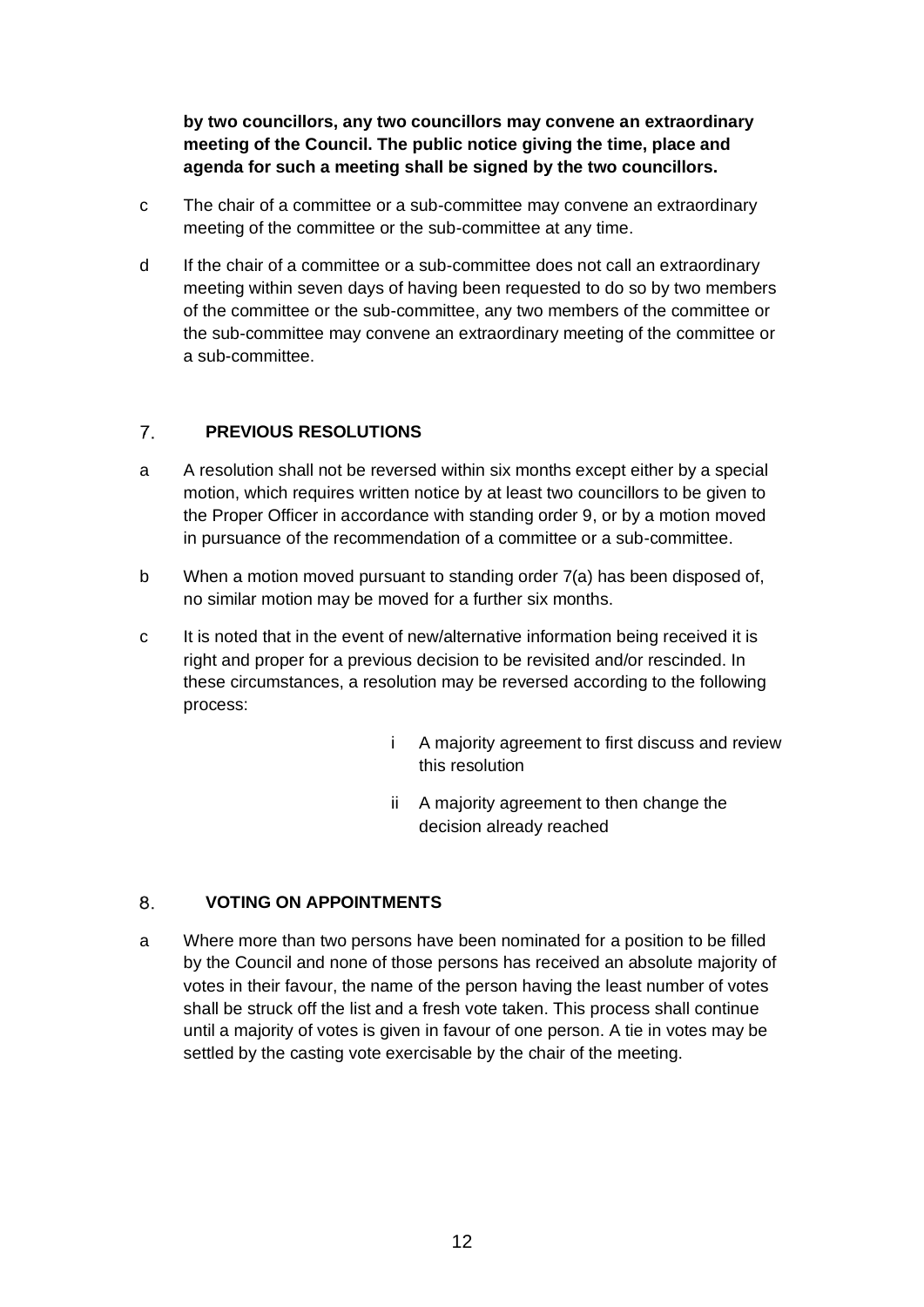# <span id="page-12-0"></span>9. **MOTIONS FOR A MEETING THAT REQUIRE WRITTEN NOTICE TO BE GIVEN TO THE PROPER OFFICER**

- a A motion shall relate to the responsibilities of the meeting for which it is tabled and in any event shall relate to the performance of the Council's statutory functions, powers and obligations or an issue which specifically affects the Council's area or its residents.
- b No motion may be moved at a meeting unless it is on the agenda and the mover has given written notice of its wording to the Proper Officer at least ten clear days before the meeting. Clear days do not include the day of the notice or the day of the meeting.
- c The Proper Officer may, before including a motion on the agenda received in accordance with standing order 9(b), correct obvious grammatical or typographical errors in the wording of the motion.
- d If the Proper Officer considers the wording of a motion received in accordance with standing order 9(b) is not clear in meaning, the motion shall be rejected until the mover of the motion resubmits it, so that it can be understood, in writing, to the Proper Officer at least seven clear days before the meeting.
- e If the wording or subject of a proposed motion is considered improper, the Proper Officer shall consult with the chair of the forthcoming meeting or, as the case may be, the councillors who have convened the meeting, to consider whether the motion shall be included in the agenda or rejected.
- f The decision of the Proper Officer as to whether or not to include the motion on the agenda shall be final.
- g Motions received shall be recorded and numbered in the order that they are received.
- h Motions rejected shall be recorded with an explanation by the Proper Officer of the reason for rejection.

# <span id="page-12-1"></span> $10.$ **MOTIONS AT A MEETING THAT DO NOT REQUIRE WRITTEN NOTICE**

- a The following motions may be moved at a meeting without written notice to the Proper Officer:
	- i. to correct an inaccuracy in the draft minutes of a meeting;
	- ii. to move to a vote;
	- iii. to defer consideration of a motion;
	- iv. to refer a motion to a particular committee or sub-committee;
	- v. to appoint a person to preside at a meeting;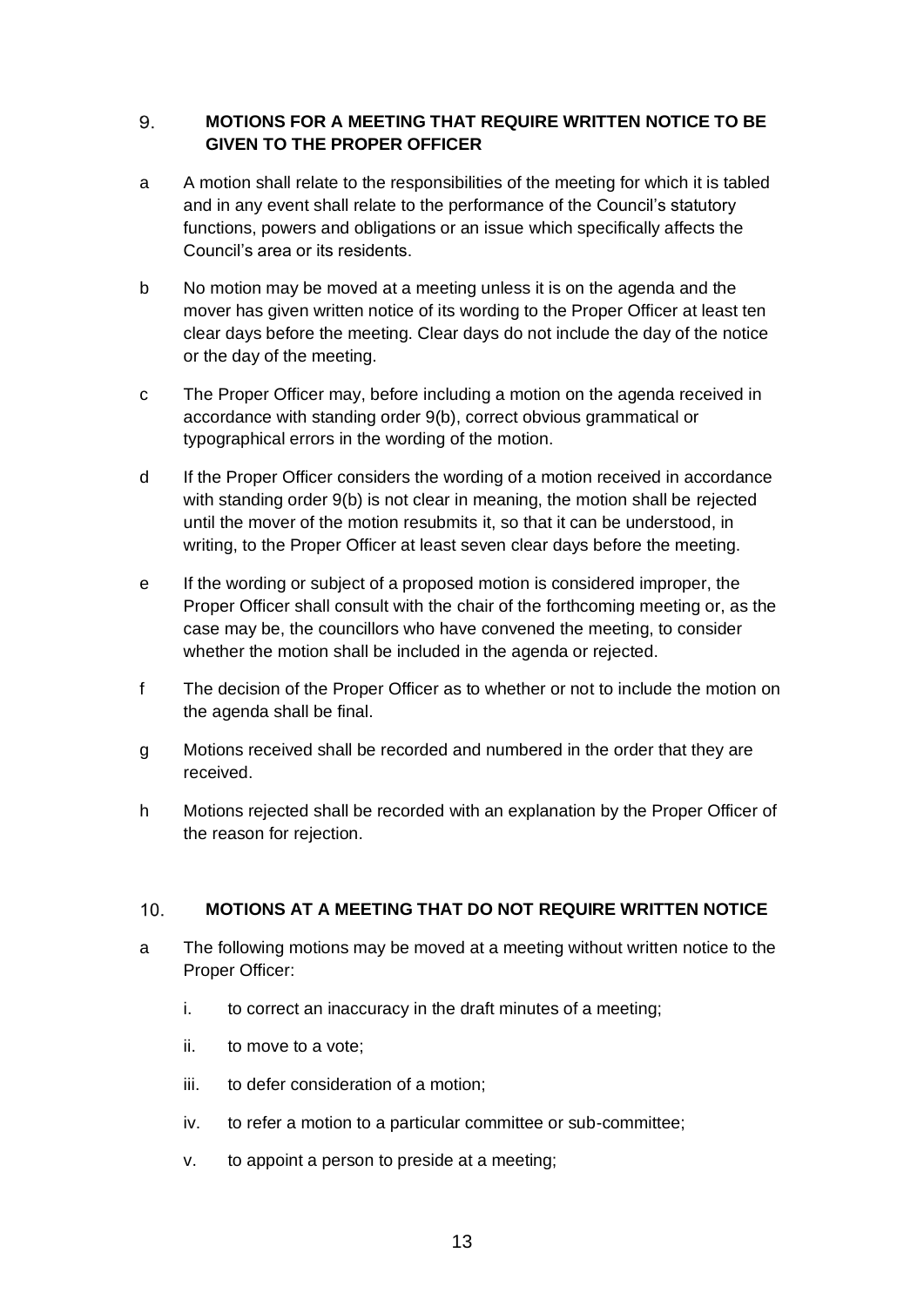- vi. to change the order of business on the agenda;
- vii. to proceed to the next business on the agenda;
- viii. to require a written report;
- ix. to appoint a committee or sub-committee and their members;
- x. to extend the time limits for speaking;
- xi. to exclude the press and public from a meeting in respect of confidential or other information which is prejudicial to the public interest;
- xii. to not hear further from a councillor or a member of the public;
- xiii. to exclude a councillor or member of the public for disorderly conduct;
- xiv. to temporarily suspend the meeting;
- xv. to suspend a particular standing order (unless it reflects mandatory statutory or legal requirements):
- xvi. to adjourn the meeting; or
- xvii. to close the meeting.

### <span id="page-13-0"></span> $11$ **MANAGEMENT OF INFORMATION**

*See also standing order 20.*

- a **The Council shall have in place and keep under review, technical and organisational measures to keep secure information (including personal data) which it holds in paper and electronic form. Such arrangements shall include deciding who has access to personal data and encryption of personal data.**
- b **The Council shall have in place, and keep under review, policies for the retention and safe destruction of all information (including personal data) which it holds in paper and electronic form. The Council's retention policy shall confirm the period for which information (including personal data) shall be retained or if this is not possible the criteria used to determine that period (e.g. the Limitation Act 1980).**
- c **The agenda, papers that support the agenda and the minutes of a meeting shall not disclose or otherwise undermine confidential information or personal data without legal justification.**
- d **Councillors, staff, the Council's contractors and agents shall not disclose confidential information or personal data without legal justification.**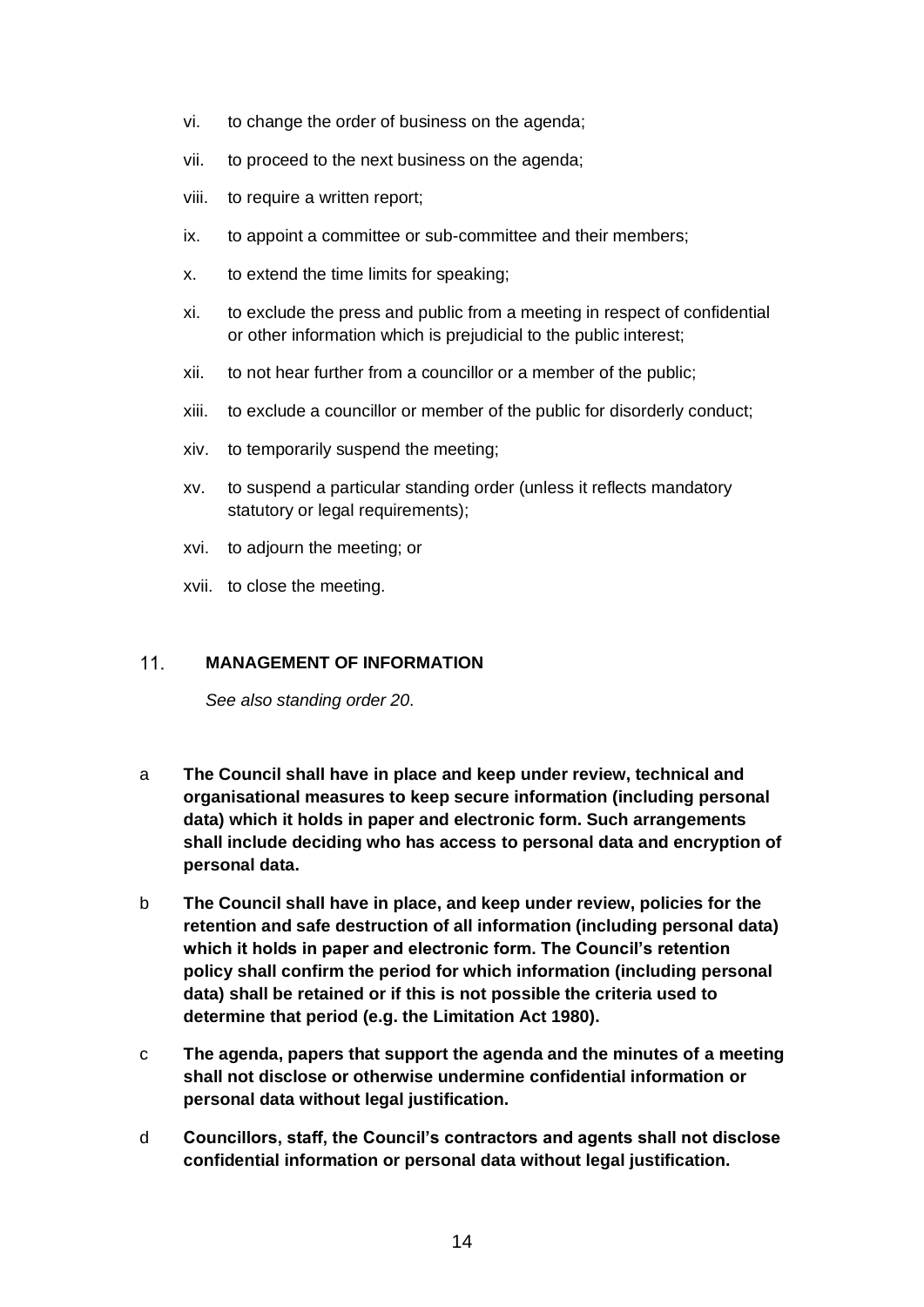# <span id="page-14-0"></span> $12.$ **DRAFT MINUTES**

| <b>Full Council meetings</b> |  |
|------------------------------|--|
| Committee meetings           |  |
| Sub-committee meetings       |  |

- a If the draft minutes of a preceding meeting have been served on councillors with the agenda to attend the meeting at which they are due to be approved for accuracy, they shall be taken as read.
- b There shall be no discussion about the draft minutes of a preceding meeting except in relation to their accuracy. A motion to correct an inaccuracy in the draft minutes shall be moved in accordance with standing order 10(a)(i).
- c The accuracy of draft minutes, including any amendment(s) made to them, shall be confirmed by resolution and shall be signed by the chair of the meeting and stand as an accurate record of the meeting to which the minutes relate.
- d If the chair of the meeting does not consider the minutes to be an accurate record of the meeting to which they relate, he shall sign the minutes and include a paragraph in the following terms or to the same effect:

"The chair of this meeting does not believe that the minutes of the meeting of the ( ) held on [date] in respect of ( ) were a correct record but their view was not upheld by the meeting and the minutes are confirmed as an accurate record of the proceedings."

- ● ● e **If the Council's gross annual income or expenditure (whichever is higher) does not exceed £25,000, it shall publish draft minutes on a website which is publicly accessible and free of charge not later than one month after the meeting has taken place.**
	- f Subject to the publication of draft minutes in accordance with standing order 12(e) and standing order 20(a) and following a resolution which confirms the accuracy of the minutes of a meeting, the draft minutes or recordings of the meeting for which approved minutes exist shall be destroyed.

# <span id="page-14-1"></span> $13.$ **CODE OF CONDUCT AND DISPENSATIONS**

*See also standing order 3(u).*

- a All councillors and non-councillors with voting rights shall observe the code of conduct adopted by the Council.
- b Unless they have been granted a dispensation, a councillor or non-councillor with voting rights shall withdraw from a meeting when it is considering a matter in which they have a disclosable pecuniary interest. They may return to the meeting after it has considered the matter in which they had the interest.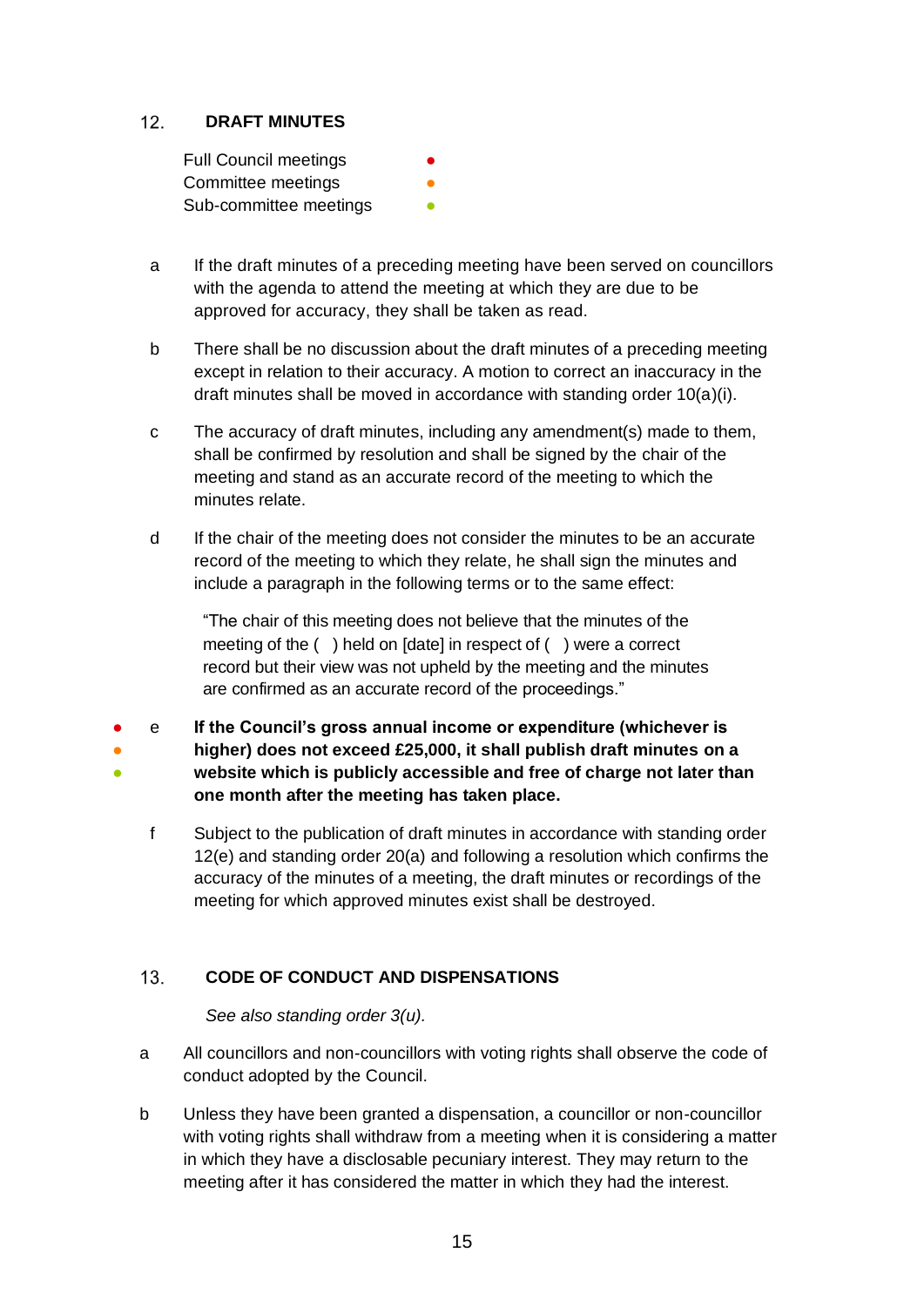- c Unless they have been granted a dispensation, a councillor or non-councillor with voting rights shall withdraw from a meeting when it is considering a matter in which they have another interest if so required by the Council's code of conduct. They may return to the meeting after it has considered the matter in which they had the interest.
- d **Dispensation requests shall be in writing and submitted to the Proper Officer** as soon as possible before the meeting, or failing that, at the start of the meeting for which the dispensation is required.
- e A decision as to whether to grant a dispensation shall be made by the Proper **Officer**
- f A dispensation request shall confirm:
	- i. the description and the nature of the disclosable pecuniary interest or other interest to which the request for the dispensation relates;
	- ii. whether the dispensation is required to participate at a meeting in a discussion only or a discussion and a vote;
	- iii. the date of the meeting or the period (not exceeding four years) for which the dispensation is sought; and
	- iv. an explanation as to why the dispensation is sought.
- **g** Subject to standing orders 13(d) and (f), a dispensation request shall be considered by the Proper Officer before the meeting or, if this is not possible, at the start of the meeting for which the dispensation is required
- **h A dispensation may be granted in accordance with standing order 13(e) if having regard to all relevant circumstances any of the following apply:**
	- **i. without the dispensation the number of persons prohibited from participating in the particular business would be so great a proportion of the meeting transacting the business as to impede the transaction of the business;**
	- **ii. granting the dispensation is in the interests of persons living in the Council's area; or**
	- **iii. it is otherwise appropriate to grant a dispensation.**

# <span id="page-15-0"></span> $14.$ **CODE OF CONDUCT COMPLAINTS**

- a Upon notification by the Unitary Council that it is dealing with a complaint that a councillor or non-councillor with voting rights has breached the Council's code of conduct, the Proper Officer shall, subject to standing order 11, report this to the Council.
- b Where the notification in standing order 14(a) relates to a complaint made by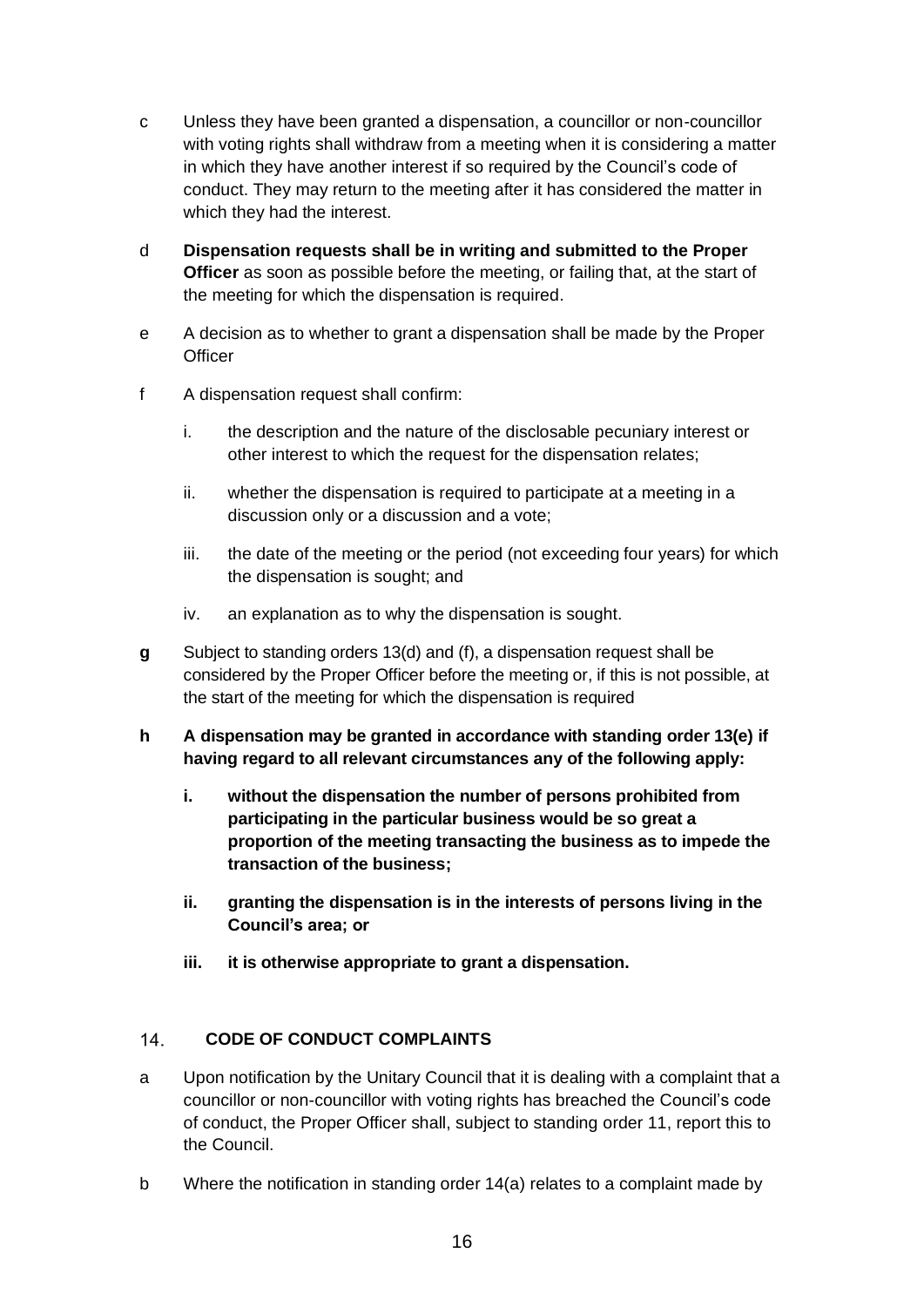the Proper Officer, the Proper Officer shall notify the Chair of Council of this fact, and the Chair shall nominate another staff member to assume the duties of the Proper Officer in relation to the complaint until it has been determined and the Council has agreed what action, if any, to take in accordance with standing order 14(d).

- c The Council may:
	- i. provide information or evidence where such disclosure is necessary to investigate the complaint or is a legal requirement;
	- ii. seek information relevant to the complaint from the person or body with statutory responsibility for investigation of the matter;
- d **Upon notification by the District or Unitary Council that a councillor or non-councillor with voting rights has breached the Council's code of conduct, the Council shall consider what, if any, action to take against him. Such action excludes disqualification or suspension from office.**

### <span id="page-16-0"></span> $15.$ **PROPER OFFICER**

- a The Proper Officer shall be either (i) the clerk or (ii) other staff member(s) nominated by the Council to undertake the work of the Proper Officer when the Proper Officer is absent.
- b The Proper Officer shall:
	- i. **at least three clear days before a meeting of the council, a committee** or a sub-committee**,**
		- **serve on councillors by delivery or post at their residences or by email authenticated in such manner as the Proper Officer thinks fit, a signed summons confirming the time, place and the agenda (provided the councillor has consented to service by email), and**
		- **Provide, in a conspicuous place, public notice of the time, place and agenda (provided that the public notice with agenda of an extraordinary meeting of the Council convened by councillors is signed by them).**

*See standing order 3(b) for the meaning of clear days for a meeting of a full council and standing order 3(c) for the meaning of clear days for a meeting of a committee;*

- ii. subject to standing order 9, include on the agenda all motions in the order received unless a councillor has given written notice at least four days before the meeting confirming their withdrawal of it;
- iii. **convene a meeting of the Council for the election of a new Chair of the Council, occasioned by a casual vacancy in this office;**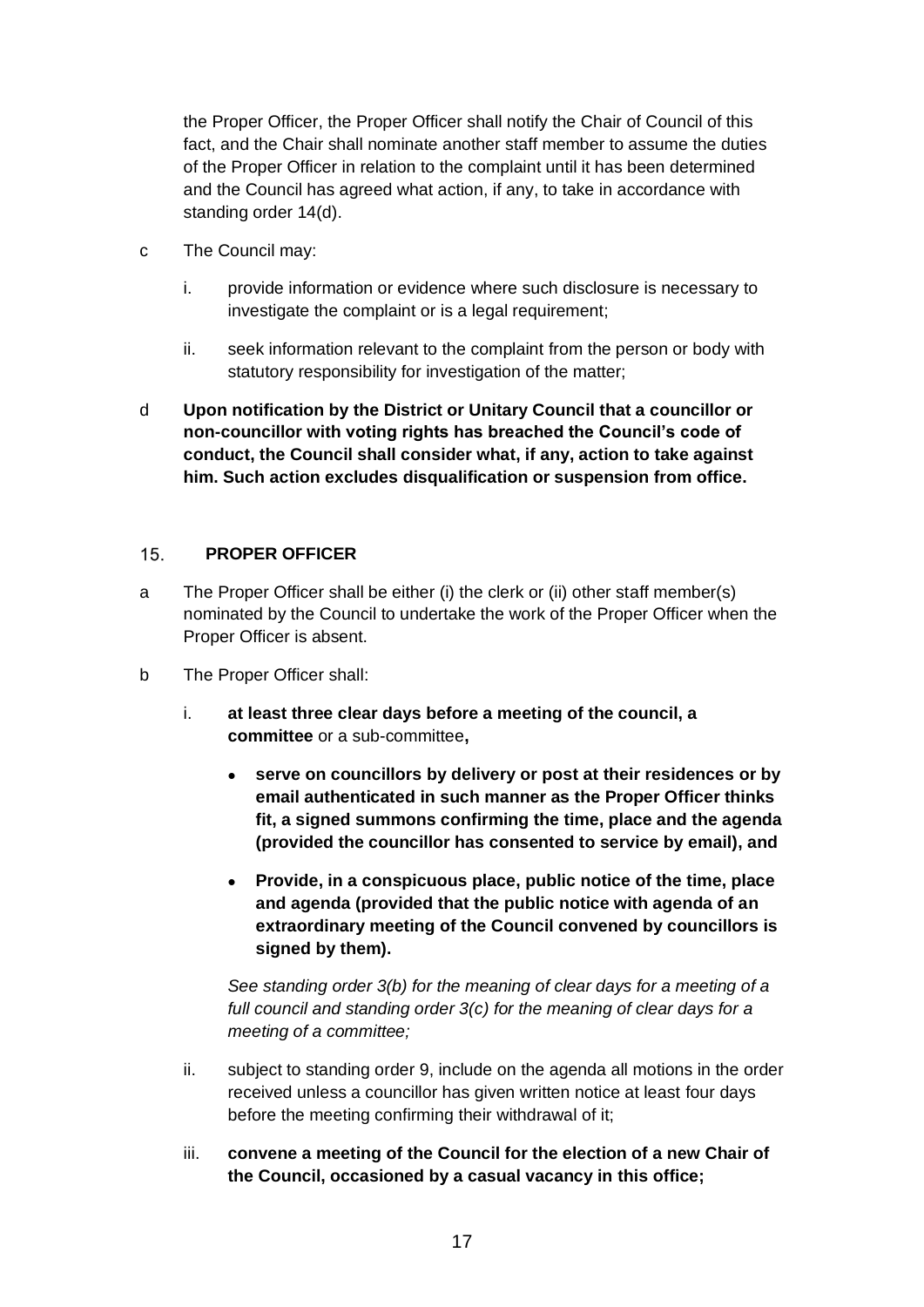- iv. **facilitate inspection of the minute book by local government electors;**
- v. **receive and retain copies of byelaws made by other local authorities;**
- vi. hold acceptance of office forms from councillors;
- vii. hold a copy of every councillor's register of interests;
- viii. assist with responding to requests made under freedom of information legislation and rights exercisable under data protection legislation, in accordance with the Council's relevant policies and procedures;
- ix. liaise, as appropriate, with the Council's Data Protection Officer (if there is one);
- x. receive and send general correspondence and notices on behalf of the Council except where there is a resolution to the contrary;
- xi. assist in the organisation of, storage of, access to, security of and destruction of information held by the Council in paper and electronic form subject to the requirements of data protection and freedom of information legislation and other legitimate requirements (e.g. the Limitation Act 1980);
- xii. arrange for legal deeds to be executed; (*see also standing order 23);*
- xiii. arrange or manage the prompt authorisation, approval, and instruction regarding any payments to be made by the Council in accordance with its financial regulations;
- xiv. record every planning application notified to the Council and the Council's response to the local planning authority in a book for such purpose;
- xv. respond to or refer a planning application received by the Council to the appropriate committee as laid out in the Town Council's committee structure and scheme of delegations and if necessary facilitate an extraordinary meeting if the nature of a planning application requires consideration before the next ordinary meeting of the Council
- xvi. manage access to information about the Council via the publication scheme;

# <span id="page-17-0"></span> $16.$ **RESPONSIBLE FINANCIAL OFFICER**

a The Council shall appoint appropriate staff member(s) to undertake the work of the Responsible Financial Officer when the Responsible Financial Officer is absent.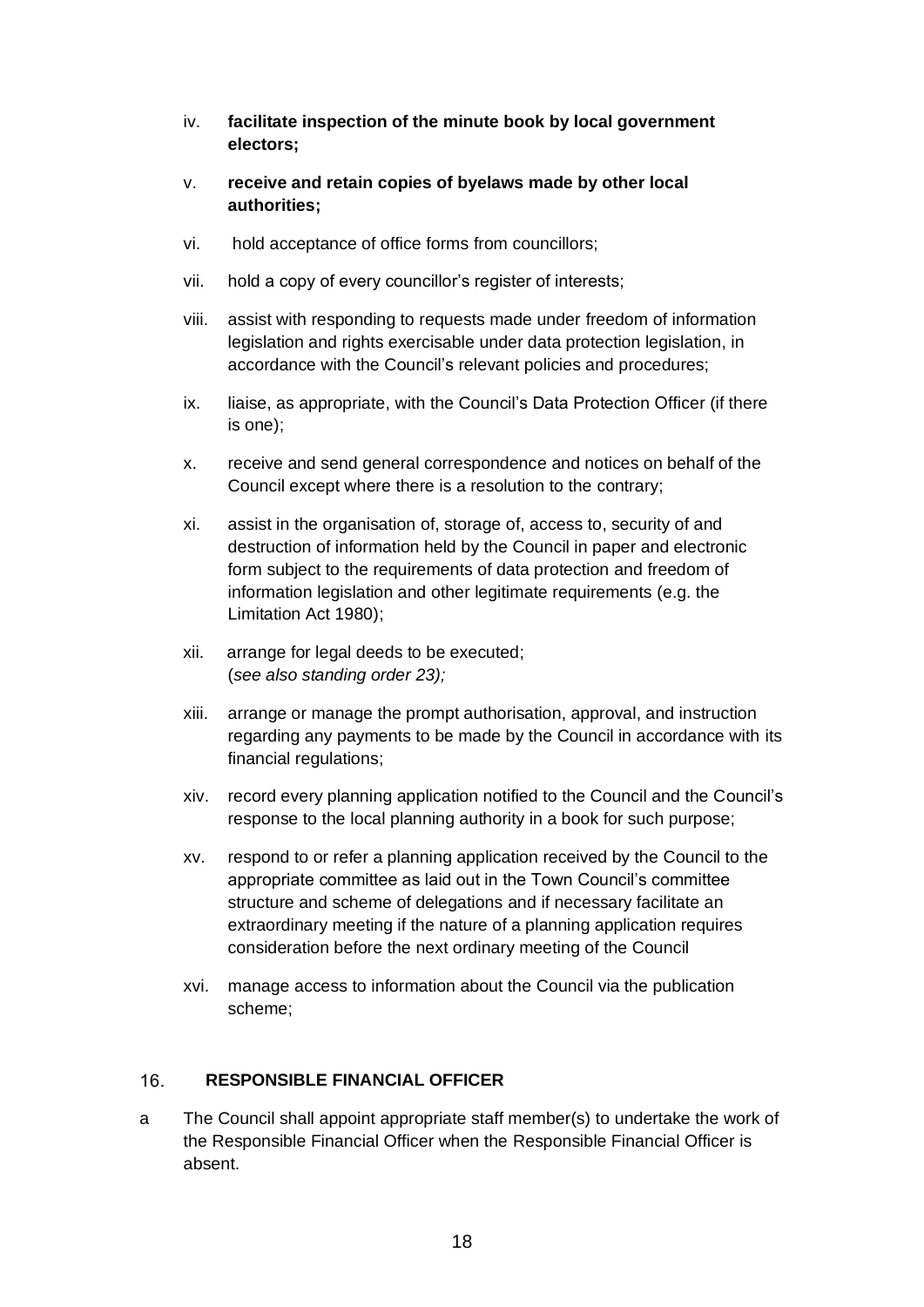# <span id="page-18-0"></span> $17.$ **ACCOUNTS AND ACCOUNTING STATEMENTS**

- a "Proper practices" in standing orders refer to the most recent version of "Governance and Accountability for Local Councils – a Practitioners' Guide".
- b All payments by the Council shall be authorised, approved and paid in accordance with the law, proper practices and the Council's financial regulations.
- c The Responsible Financial Officer shall supply to each councillor as soon as practicable after 30 June, 30 September and 31 December in each year a statement to summarise:
	- i. the Council's receipts and payments (or income and expenditure) for each quarter;
	- ii. the Council's aggregate receipts and payments (or income and expenditure) for the year to date;
	- iii. the balances held at the end of the quarter being reported and

which includes a comparison with the budget for the financial year and highlights any actual or potential overspends.

- d As soon as possible after the financial year end at 31 March, the Responsible Financial Officer shall provide:
	- i. each councillor with a statement summarising the Council's receipts and payments (or income and expenditure) for the last quarter and the year to date for information; and
	- ii. to the Council the accounting statements for the year in the form of Section 1 of the annual governance and accountability return, as required by proper practices, for consideration and approval.
- e The year-end accounting statements shall be prepared in accordance with proper practices and apply the form of accounts determined by the Council (receipts and payments, or income and expenditure) for the year to 31 March. A completed draft annual governance and accountability return shall be presented to all councillors at least 14 days prior to anticipated approval by the Council. The annual governance and accountability return of the Council, which is subject to external audit, including the annual governance statement, shall be presented to the Council for consideration and formal approval before 30 June.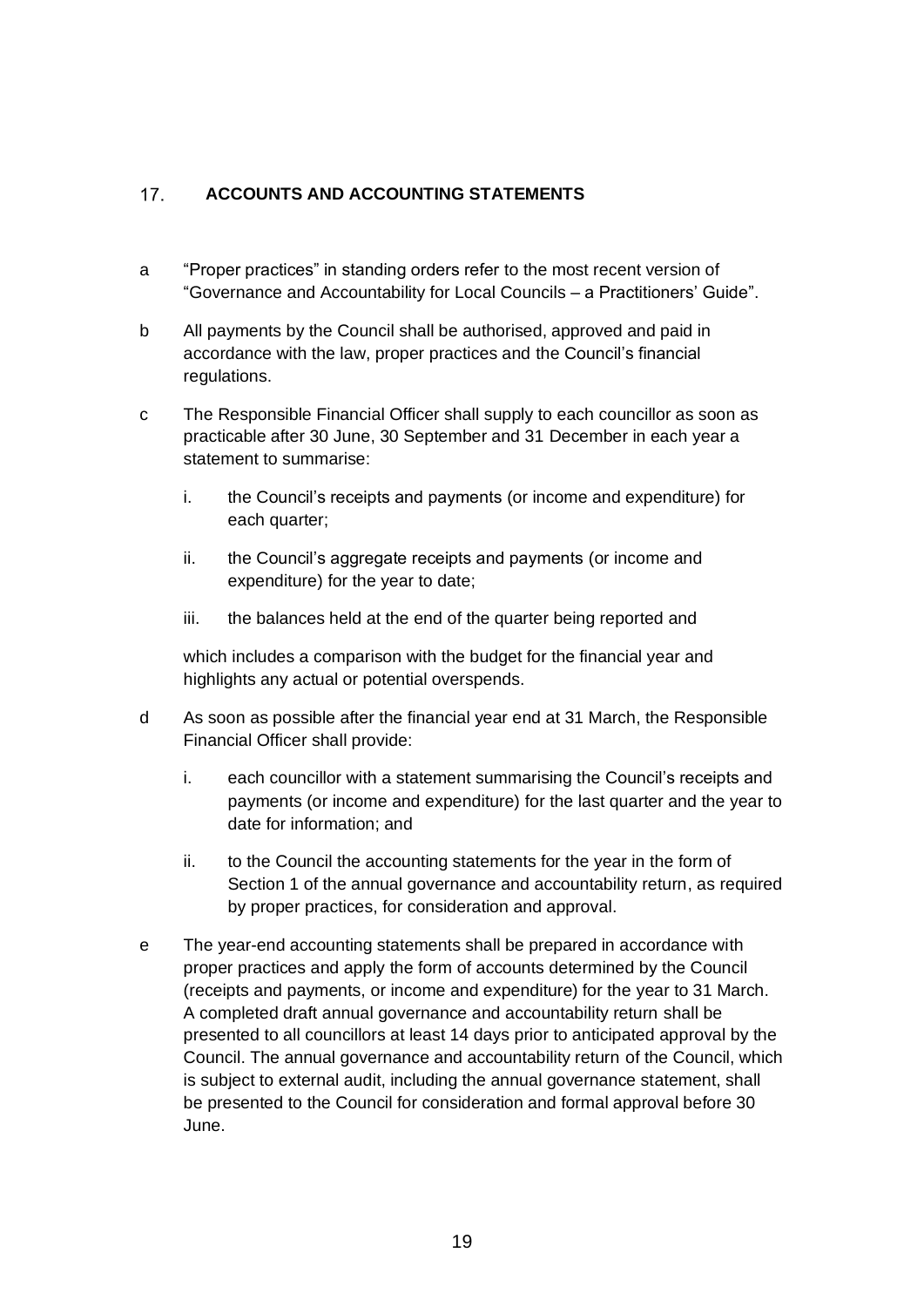# <span id="page-19-0"></span> $18.$ **FINANCIAL CONTROLS AND PROCUREMENT**

- a. The Council shall consider and approve financial regulations drawn up by the Responsible Financial Officer, which shall include detailed arrangements in respect of the following:
	- i. the keeping of accounting records and systems of internal controls;
	- ii. the assessment and management of financial risks faced by the Council;
	- iii. the work of the independent internal auditor in accordance with proper practices and the receipt of regular reports from the internal auditor, which shall be required at least annually;
	- iv. the inspection and copying by councillors and local electors of the Council's accounts and/or orders of payments; and
	- v. whether contracts with an estimated value below **£25,000** due to special circumstances are exempt from a tendering process or procurement exercise.
- b. Financial regulations shall be reviewed regularly and at least annually for fitness of purpose.
	- c. A public contract regulated by the Public Contracts Regulations 2015 with an estimated value in excess of £25,000 but less than the relevant thresholds referred to in standing order 18(f) is subject to the "light touch" arrangements under Regulations 109-114 of the Public Contracts Regulations 2015 unless it proposes to use an existing list of approved suppliers (framework agreement).
- d. Subject to additional requirements in the financial regulations of the Council, the tender process for contracts for the supply of goods, materials, services or the execution of works shall include, as a minimum, the following steps:
	- i. a specification for the goods, materials, services or the execution of works shall be drawn up;
	- ii. an invitation to tender shall be drawn up to confirm (i) the Council's specification (ii) the time, date and address for the submission of tenders (iii) the date of the Council's written response to the tender and (iv) the prohibition on prospective contractors contacting councillors or staff to encourage or support their tender outside the prescribed process;
	- iii. the invitation to tender shall be advertised in an appropriate manner;
	- iv. tenders are to be submitted in writing in a sealed marked envelope addressed to the Proper Officer or by pdf document to a specified email address;
	- v. tenders shall be opened by the Proper Officer in the presence of at least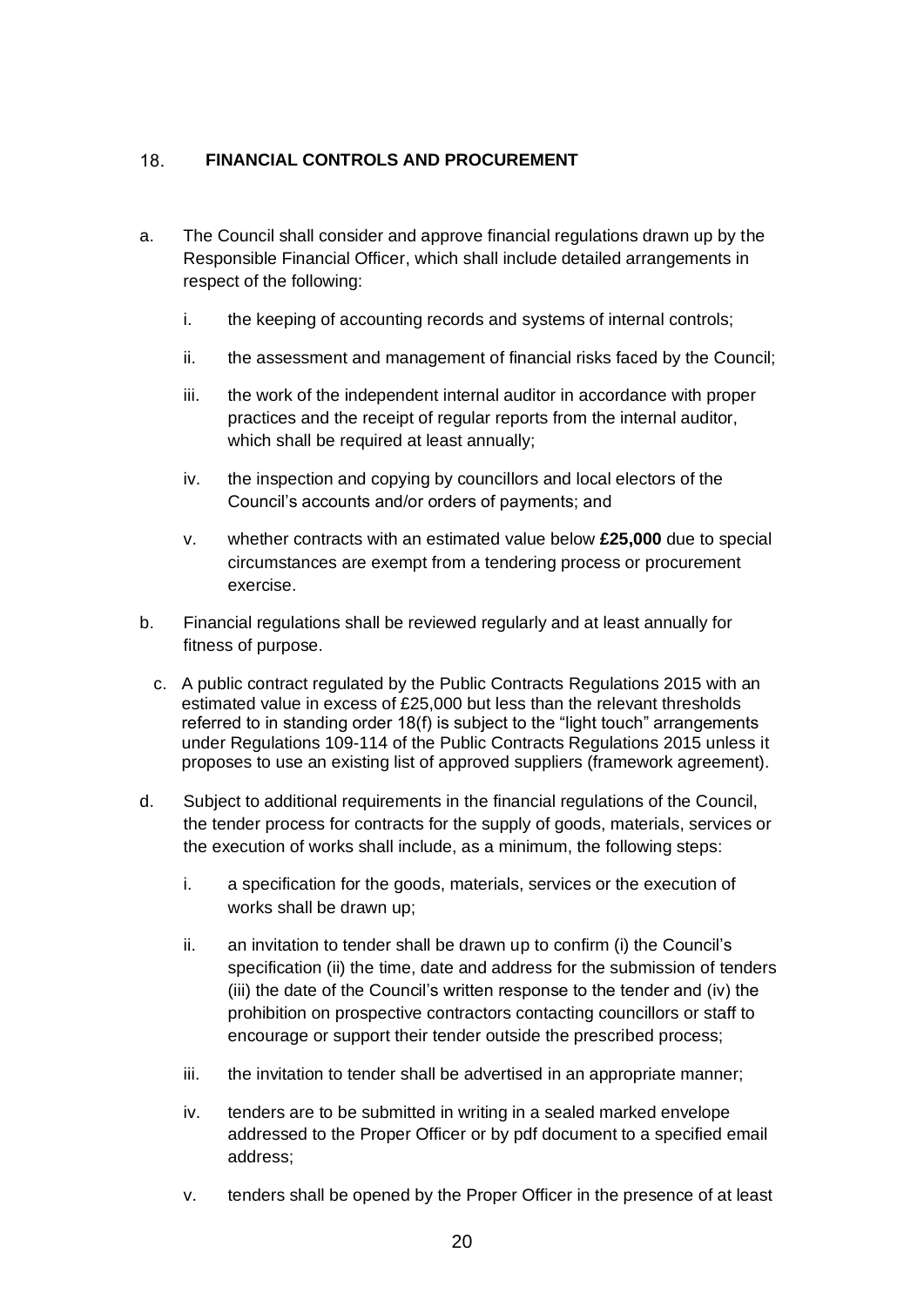one councillor after the deadline for submission of tenders has passed;

- vi. tenders are to be reported to and considered by the appropriate meeting of the Council or a committee or sub-committee with delegated responsibility.
- e. Neither the Council, nor a committee or a sub-committee with delegated responsibility for considering tenders, is bound to accept the lowest value tender.
	- f. **Where the value of a contract is likely to exceed the threshold specified by the Office of Government Commerce from time to time, the Council must consider whether the Public Contracts Regulations 2015 or the Utilities Contracts Regulations 2016 apply to the contract and, if either of those Regulations apply, the Council must comply with procurement rules. NALC's procurement guidance contains further details.**

# <span id="page-20-0"></span> $19<sup>1</sup>$ **HANDLING STAFF MATTERS**

- a A matter personal to a member of staff that is being considered by a meeting of the Employment Policy committee or the Clerk Performance Management Subcommittee is subject to standing order 11.
- b The Chair of the Clerk Performance Management Sub-committee shall make arrangements for the review of the performance and annual appraisal of the work of the Town Clerk A summary of the review and appraisal shall be reported in writing and is subject to approval by resolution by the Employmnet Policy Committee
- c Subject to the Council's policy regarding the handling of grievance matters, the Council's most senior member of staff shall contact the chair of the Employment Policy committee in respect of an informal or formal grievance matter, and this matter shall be reported back to the Employment Policy Committee.
- d Subject to the Council's policy regarding the handling of grievance matters, if an informal or formal grievance matter raised by any employee relates to the chair of the Employment Policy committee this shall be communicated to another member of the Employment Policy committee which shall be reported back and progressed by resolution of the Employment Policy committee.
- e Any persons responsible for all or part of the management of staff shall treat as confidential the written records of all meetings relating to their performance, capabilities, grievance or disciplinary matters.
- f In accordance with standing order  $11(a)$ , persons with line management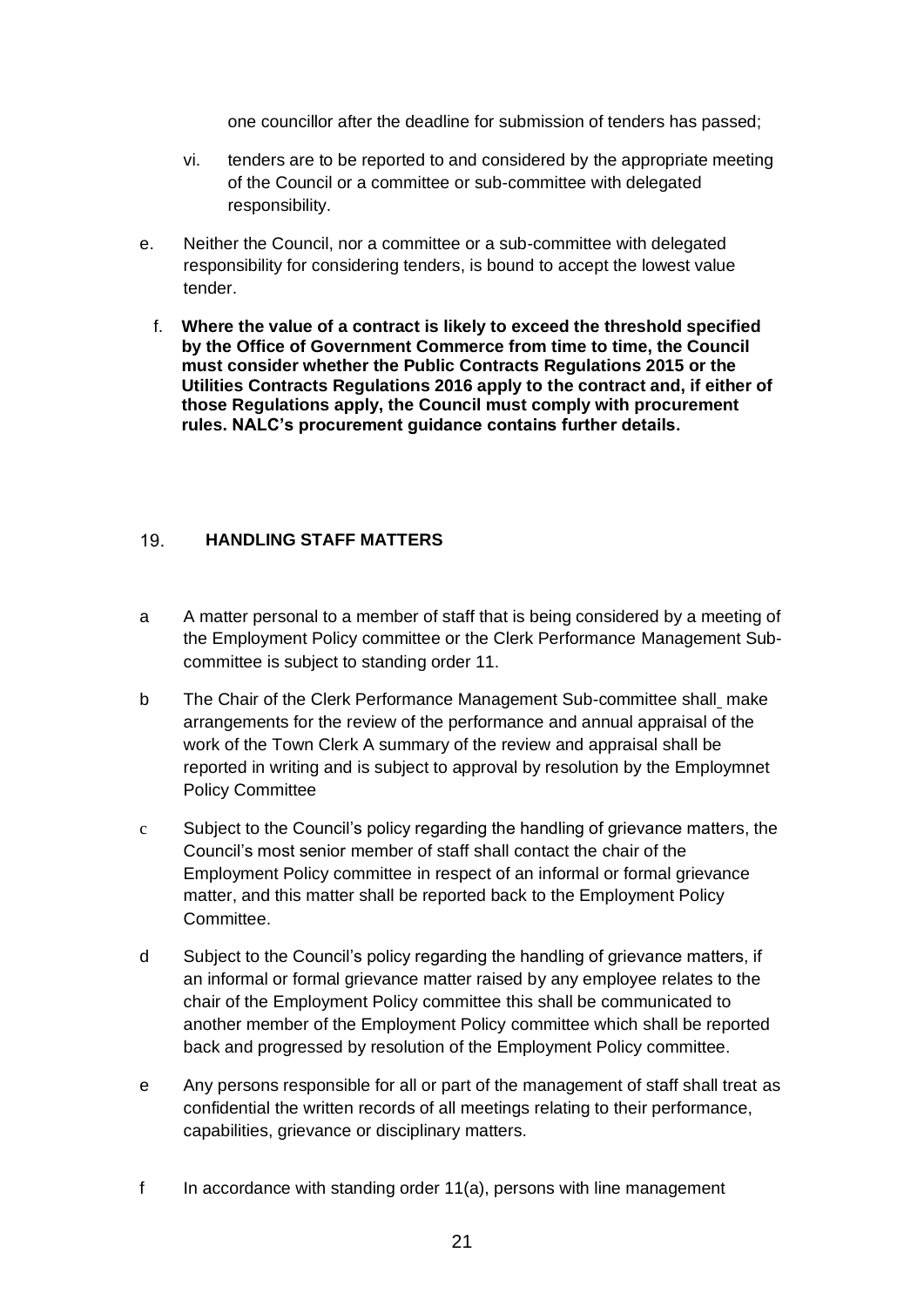responsibilities shall have access to staff records referred to in standing order 19(f).

## <span id="page-21-0"></span>20. **RESPONSIBILITIES TO PROVIDE INFORMATION**

*See also standing order 21.*

- a **In accordance with freedom of information legislation, the Council shall publish information in accordance with its publication scheme and respond to requests for information held by the Council.**
- b. **The Council, shall publish information in accordance with the requirements of the Local Government (Transparency Requirements) (England) Regulations 2015**.
- <span id="page-21-1"></span> $21.$ **RESPONSIBILITIES UNDER DATA PROTECTION LEGISLATION**  (Below is not an exclusive list).

*See also standing order 11.*

- a **The Council may appoint a Data Protection Officer.**
- b **The Council shall have policies and procedures in place to respond to an individual exercising statutory rights concerning their personal data.**
- c **The Council shall have a written policy in place for responding to and managing a personal data breach.**
- d **The Council shall keep a record of all personal data breaches comprising the facts relating to the personal data breach, its effects and the remedial action taken.**
- e **The Council shall ensure that information communicated in its privacy notice(s) is in an easily accessible and available form and kept up to date.**
- f **The Council shall maintain a written record of its processing activities.**

# <span id="page-21-2"></span>22. **RELATIONS WITH THE PRESS/MEDIA**

a Requests from the press or other media for an oral or written comment or statement from the Council, its councillors or staff shall be handled in accordance with the Council's policy in respect of dealing with the press and/or other media.